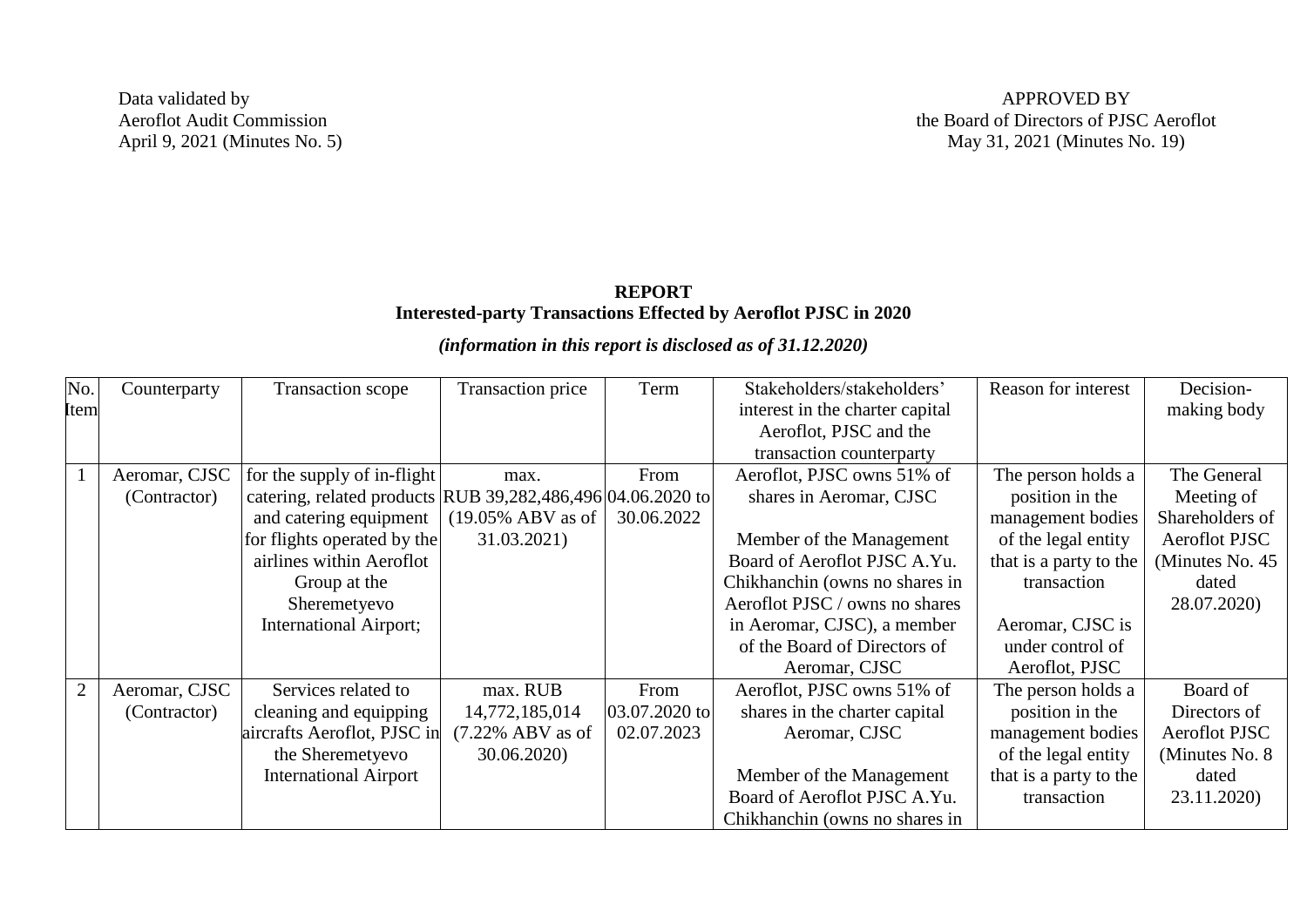| No.<br>Item    | Counterparty                                                        | <b>Transaction scope</b>                                                                                                                                                                                                                                                   | Transaction price                                                                                                                                                      | Term                                | Stakeholders/stakeholders'<br>interest in the charter capital<br>Aeroflot, PJSC and the<br>transaction counterparty                                                                                                                                                               | Reason for interest                                                                                                                                                                              | Decision-<br>making body                                                                    |
|----------------|---------------------------------------------------------------------|----------------------------------------------------------------------------------------------------------------------------------------------------------------------------------------------------------------------------------------------------------------------------|------------------------------------------------------------------------------------------------------------------------------------------------------------------------|-------------------------------------|-----------------------------------------------------------------------------------------------------------------------------------------------------------------------------------------------------------------------------------------------------------------------------------|--------------------------------------------------------------------------------------------------------------------------------------------------------------------------------------------------|---------------------------------------------------------------------------------------------|
|                |                                                                     |                                                                                                                                                                                                                                                                            |                                                                                                                                                                        |                                     | Aeroflot PJSC / owns no shares<br>in Aeromar, CJSC), a member<br>of the Board of Directors of<br>Aeromar, CJSC                                                                                                                                                                    | Aeromar, CJSC is<br>under control of<br>Aeroflot, PJSC                                                                                                                                           |                                                                                             |
| 3              | <b>JSC</b> Aurora<br><b>Airlines</b><br>(Principal/<br>Beneficiary) | The Agent performs legal<br>and any other activities on<br>its behalf and at the<br>Principal's expense as<br>may be required for<br>aircraft support (including<br>fueling) upon the<br>Principal's request for air<br>transportation across<br>Russia and foreign states | 1.5% of the price<br>of aviation fuels<br>procured by the<br>Agent and<br>delivered to the<br>Principal (without<br>VAT) for each<br>fueling month until<br>31.12.2025 | From<br>01.01.2021 to<br>31.12.2025 | Aeroflot, PJSC owns 51% of<br>shares in the charter capital JSC<br>Aurora Airlines (before<br>25.12.2020)<br>V.N. Antonov, a member of the<br>Management Board of Aeroflot<br>PJSC, who is a member of the<br>Board of Directors of JSC<br>Aurora Airlines (before<br>21.12.2020) | The person held a<br>position in the<br>management bodies<br>of the legal entity<br>that is a party to the<br>transaction<br><b>JSC Aurora Airlines</b><br>is under control of<br>Aeroflot, PJSC | Board of<br>Directors of<br><b>Aeroflot PJSC</b><br>(Minutes No. 9)<br>dated<br>17.12.2020) |
| $\overline{4}$ | Aurora Airlines,<br><b>JSC</b><br>(Partner-Operator)                | Joint implementation of<br>Aeroflot Bonus, an<br>incentive program for<br>frequent flyers                                                                                                                                                                                  | 979,435 rubles                                                                                                                                                         | Before<br>31.12.2025                | Aeroflot, PJSC owns 51% of<br>shares in the charter capital JSC<br>Aurora Airlines (before<br>25.12.2020)<br>V.N. Antonov, a member of the<br>Management Board of Aeroflot<br>PJSC, who is a member of the<br>Board of Directors of JSC<br>Aurora Airlines (before<br>21.12.2020) | The person held a<br>position in the<br>management bodies<br>of the legal entity that<br>is a party to the<br>transaction<br><b>JSC Aurora Airlines</b><br>is under control of<br>Aeroflot, PJSC | Board of<br>Directors of<br><b>Aeroflot PJSC</b><br>(Minutes No. 9)<br>dated<br>17.12.2020) |
| 5              | Aeromar JSC<br>(Contractor)                                         | Marketing the goods of<br>Aeromar JSC on board of<br><b>Aeroflot PJSC</b> aircrafts                                                                                                                                                                                        | 1,221,145,104.41<br>rubles                                                                                                                                             | From<br>01.04.2020 to<br>31.09.2020 | Aeroflot, PJSC owns 51% of<br>shares in the charter capital<br>Aeromar, CJSC                                                                                                                                                                                                      | The person holds a<br>position in the<br>management bodies<br>of the legal entity that                                                                                                           | Board of<br>Directors of<br>Aeroflot PJSC<br>(Minutes No. 8)                                |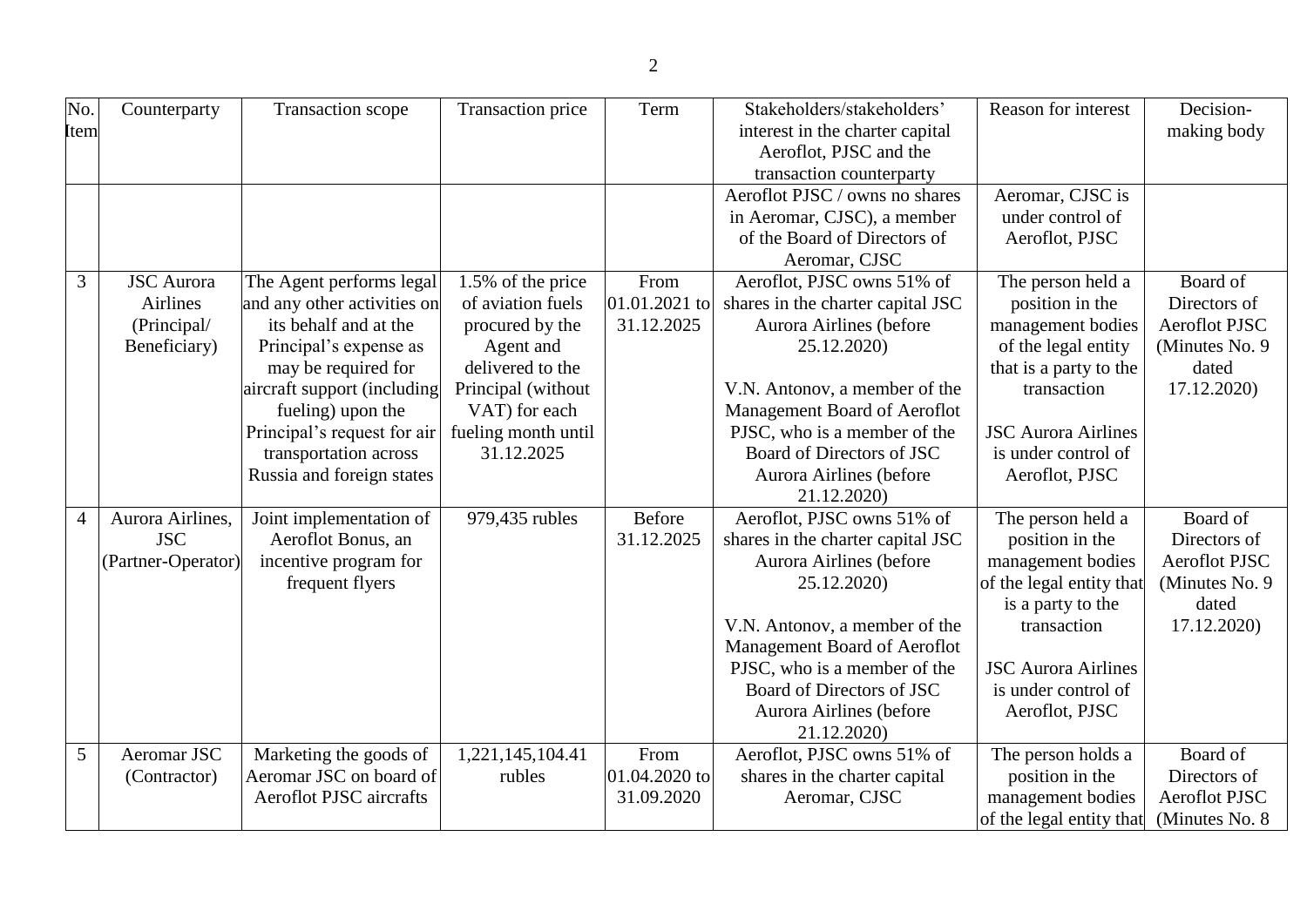| No.<br>Item    | Counterparty                                | Transaction scope                                                                                                                                                                                             | Transaction price          | Term                                   | Stakeholders/stakeholders'<br>interest in the charter capital<br>Aeroflot, PJSC and the<br>transaction counterparty                                                                                                    | Reason for interest                                                                                                                                                                         | Decision-<br>making body                                                                    |
|----------------|---------------------------------------------|---------------------------------------------------------------------------------------------------------------------------------------------------------------------------------------------------------------|----------------------------|----------------------------------------|------------------------------------------------------------------------------------------------------------------------------------------------------------------------------------------------------------------------|---------------------------------------------------------------------------------------------------------------------------------------------------------------------------------------------|---------------------------------------------------------------------------------------------|
|                |                                             |                                                                                                                                                                                                               |                            |                                        | The Board Member A.Yu.<br>Chikhanchin is the Chair of the<br>Board of Directors of Aeromar,<br><b>CJSC</b>                                                                                                             | is a party to the<br>transaction<br>Aeromar, CJSC is<br>under control of<br>Aeroflot, PJSC                                                                                                  | dated<br>23.11.2020)                                                                        |
| 6              | Aeromar JSC<br>(Contractor)                 | Marketing the goods of<br>Aeromar JSC on board of<br><b>Aeroflot PJSC</b> aircrafts                                                                                                                           | 1,358,162,168.59<br>rubles | From<br>01.10.2020<br>to<br>31.03.2021 | Aeroflot, PJSC owns 51% of<br>shares in the charter capital<br>Aeromar, CJSC<br>The Board Member A.Yu.<br>Chikhanchin is the Chair of the<br>Board of Directors of Aeromar,<br><b>CJSC</b>                             | The person holds a<br>position in the<br>management bodies<br>of the legal entity<br>that is a party to the<br>transaction<br>Aeromar, CJSC is<br>under control of<br>Aeroflot, PJSC        | Board of<br>Directors of<br><b>Aeroflot PJSC</b><br>(Minutes No. 8)<br>dated<br>23.11.2020) |
| $\overline{7}$ | Rossiya Airlines<br><b>JSC</b><br>(Carrier) | Marketing by Aeroflot,<br>PJSC and Rossiya<br>Airlines JSC of<br>transportation of goods<br>and mail for<br>FV/SU6001-6999<br>flights operated by<br>Rossiya Airlines JSC<br>under the Interline<br>agreement | 594,973,000 rubles         | From<br>01.01.2020<br>to<br>31.12.2020 | Aeroflot, PJSC owns 74.9% of<br>shares Rossiya Airlines JSC<br>A.Yu. Chikhanchin, a member<br>of the Management Board of<br>Aeroflot PJSC, who is a<br>member of the Board of<br>Directors of Rossiya Airlines<br>JSC. | The person holds a<br>position in the<br>management bodies<br>of the legal entity<br>that is a party to the<br>transaction<br>Rossiya Airlines<br>JSC is under control<br>of Aeroflot, PJSC | Board of<br>Directors of<br>Aeroflot PJSC<br>(Minutes No. 8<br>dated<br>23.11.2020)         |
| 8              | Rossiya Airlines                            | Commercial control by                                                                                                                                                                                         | <b>RUB</b>                 | From                                   | Aeroflot, PJSC owns 74.9% of                                                                                                                                                                                           | The person holds a                                                                                                                                                                          | The General                                                                                 |

29.03.2020 to 24.10.2020 shares Rossiya Airlines JSC

position in the management bodies of the legal entity

Meeting of Shareholders of Aeroflot PJSC

JSC (Partner Operator)

Aeroflot PJSC over loading the flights operated by Rossiya

62,009,000,000 (31.20% of ABV as of 31.03.2019)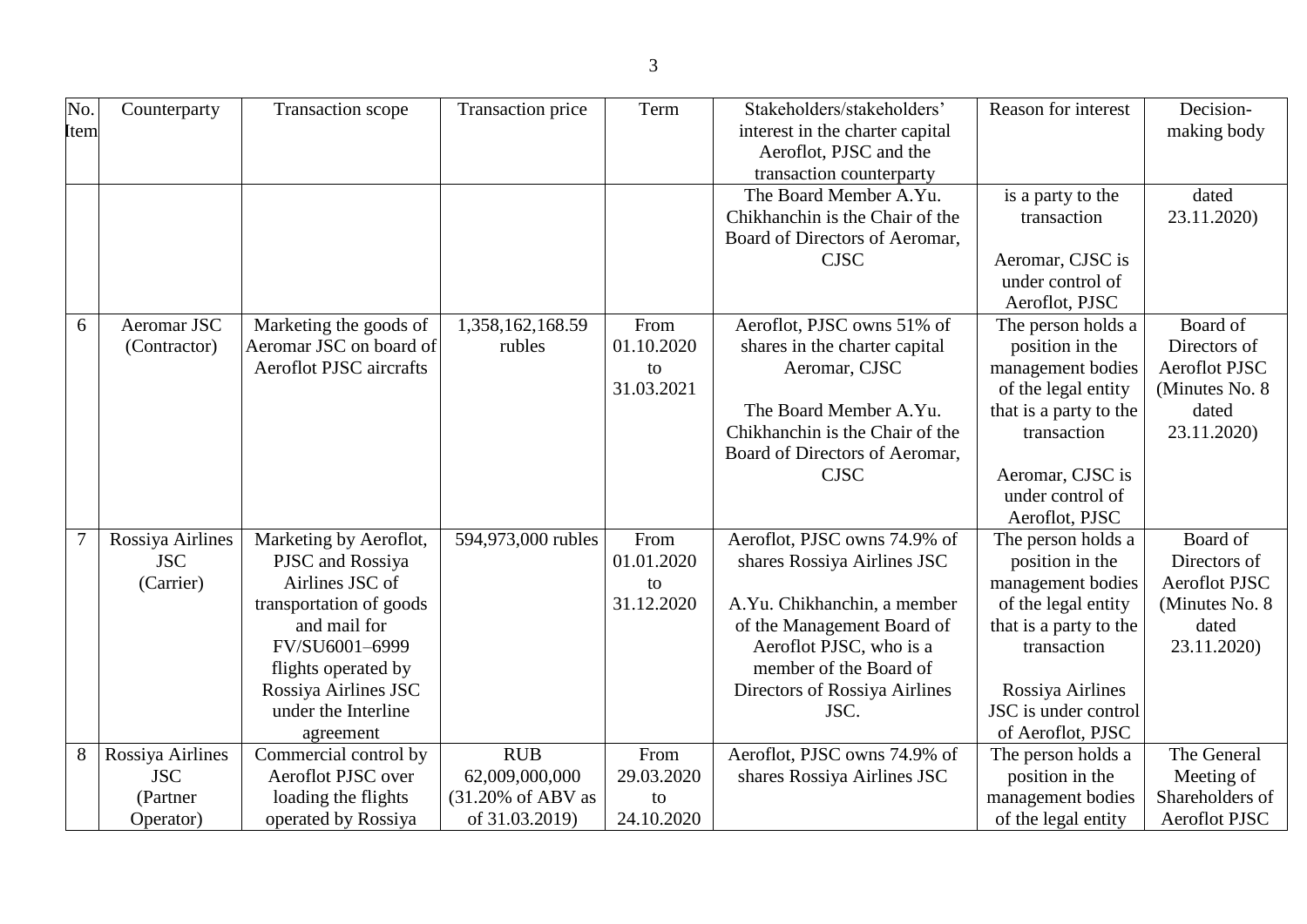| No.<br>Item | Counterparty     | Transaction scope                          | Transaction price             | Term       | Stakeholders/stakeholders'<br>interest in the charter capital | Reason for interest                  | Decision-<br>making body |
|-------------|------------------|--------------------------------------------|-------------------------------|------------|---------------------------------------------------------------|--------------------------------------|--------------------------|
|             |                  |                                            |                               |            | Aeroflot, PJSC and the                                        |                                      |                          |
|             |                  |                                            |                               |            | transaction counterparty                                      |                                      |                          |
|             |                  | Airlines JSC (including                    |                               |            | Member of the Management Board                                | that is a party to the               | (Minutes No. 44)         |
|             |                  | pricing and sale of tickets                |                               |            | of Aeroflot PJSC A.Yu.                                        | transaction                          | dated 25.06.2019)        |
|             |                  | for such flights) under the                |                               |            | Chikhanchin (owns no shares in                                |                                      |                          |
|             |                  | Codeshare/Block Space                      |                               |            | Aeroflot PJSC / owns no shares in                             | Rossiya Airlines                     |                          |
|             |                  | Agreement; on the basis                    |                               |            | Rossiya Airlines JSC), a member                               | JSC is under                         |                          |
|             |                  | of the commuter                            |                               |            | of the Board of Directors of                                  | control of Aeroflot,                 |                          |
|             |                  | (regional) carriage model                  |                               |            | Rossiya Airlines JSC Rossiya                                  | <b>PJSC</b>                          |                          |
|             |                  | providing for the                          |                               |            | Airlines JSC                                                  |                                      |                          |
|             |                  | publication of joint flights               |                               |            |                                                               |                                      |                          |
|             |                  | in booking systems under                   |                               |            |                                                               |                                      |                          |
|             |                  | the SU uniform code of                     |                               |            |                                                               |                                      |                          |
|             |                  | Aeroflot $PISC$ — in the                   |                               |            |                                                               |                                      |                          |
|             |                  | SU5950-6999 range                          |                               |            |                                                               |                                      |                          |
| 9           | Rossiya Airlines | Commercial control by                      | <b>RUB</b>                    | From       | Aeroflot, PJSC owns 74.9% of                                  | The person holds a                   | The General              |
|             | <b>JSC</b>       | Aeroflot PJSC over                         | 31,215,000,000                | 25.10.2020 | shares Rossiya Airlines JSC                                   | position in the                      | Meeting of               |
|             | (Partner)        | loading the flights                        | $(15.15\% \text{ of ABV as})$ | to         |                                                               | management bodies                    | Shareholders of          |
|             | Operator)        | operated by Rossiya                        | of 31.03.2020)                | 27.03.2021 | Member of the Management                                      | of the legal entity                  | Aeroflot PJSC            |
|             |                  | Airlines JSC (including                    |                               |            | Board of Aeroflot PJSC A.Yu.                                  | that is a party to the               | (Minutes No. 45          |
|             |                  | pricing and sale of                        |                               |            | Chikhanchin (owns no shares in                                | transaction                          | dated                    |
|             |                  | tickets for such flights)                  |                               |            | Aeroflot PJSC / owns no shares                                |                                      | 27.07.2020)              |
|             |                  | under the                                  |                               |            | in Rossiya Airlines JSC), a                                   | Rossiya Airlines                     |                          |
|             |                  | Codeshare/Block Space                      |                               |            | member of the Board of                                        | JSC is under<br>control of Aeroflot, |                          |
|             |                  | Agreement; on the basis<br>of the commuter |                               |            | Directors of Rossiya Airlines<br><b>JSC</b>                   | <b>PJSC</b>                          |                          |
|             |                  | (regional) carriage                        |                               |            |                                                               |                                      |                          |
|             |                  | model providing for the                    |                               |            |                                                               |                                      |                          |
|             |                  | publication of joint                       |                               |            |                                                               |                                      |                          |
|             |                  | flights in booking                         |                               |            |                                                               |                                      |                          |
|             |                  | systems under the SU                       |                               |            |                                                               |                                      |                          |
|             |                  | uniform code of                            |                               |            |                                                               |                                      |                          |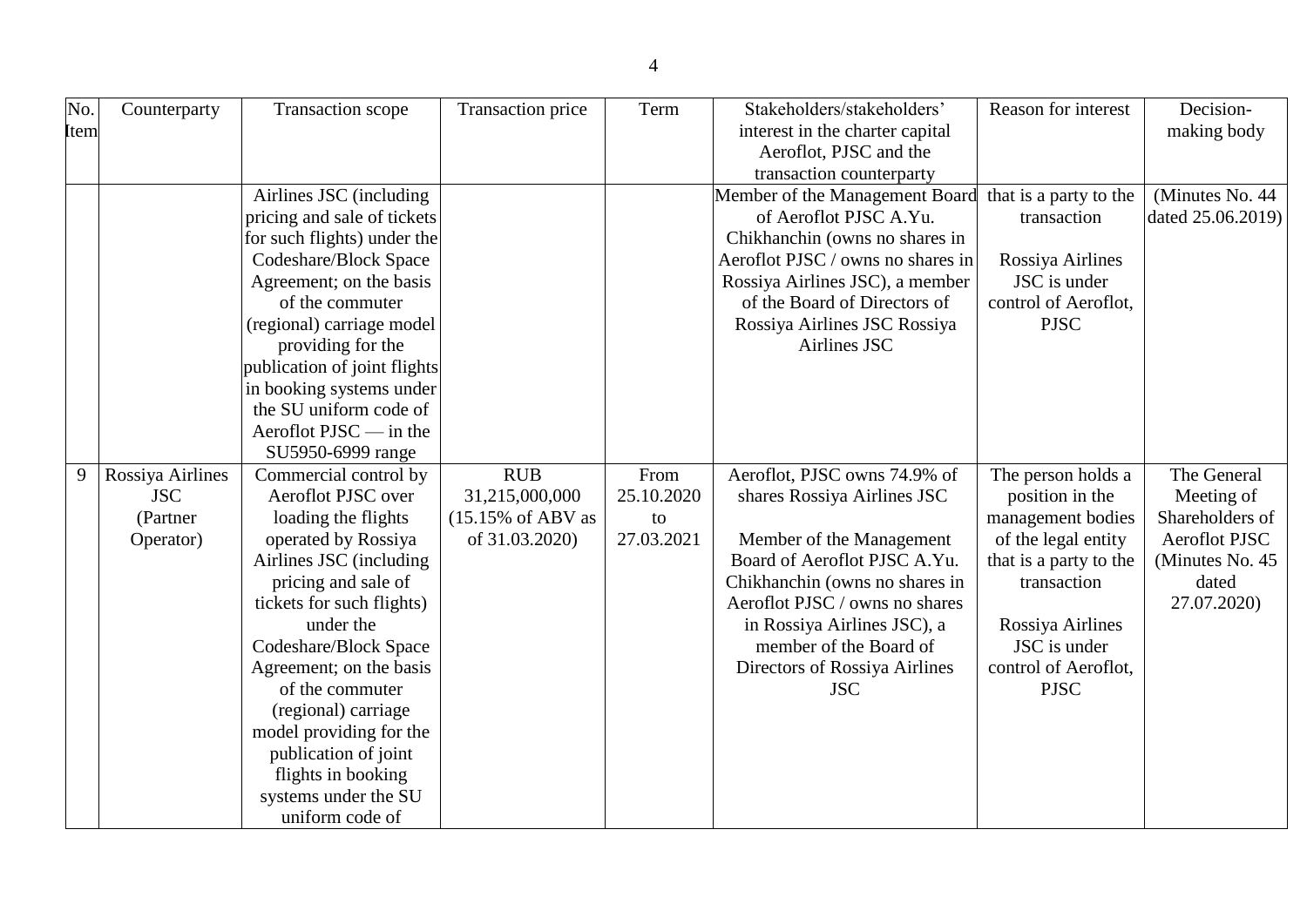| No.<br>Item | Counterparty                                                                | Transaction scope                                                                                                                                                                                | Transaction price  | Term                                          | Stakeholders/stakeholders'<br>interest in the charter capital<br>Aeroflot, PJSC and the<br>transaction counterparty                                                                                                                                                                                               | Reason for interest                                                                                                        | Decision-<br>making body                                                                                                                                                                   |
|-------------|-----------------------------------------------------------------------------|--------------------------------------------------------------------------------------------------------------------------------------------------------------------------------------------------|--------------------|-----------------------------------------------|-------------------------------------------------------------------------------------------------------------------------------------------------------------------------------------------------------------------------------------------------------------------------------------------------------------------|----------------------------------------------------------------------------------------------------------------------------|--------------------------------------------------------------------------------------------------------------------------------------------------------------------------------------------|
|             |                                                                             | Aeroflot $PISC$ — in the<br>SU5950-6999 range                                                                                                                                                    |                    |                                               |                                                                                                                                                                                                                                                                                                                   |                                                                                                                            |                                                                                                                                                                                            |
| 10          | Irkut<br>Corporation,<br>Public Joint<br><b>Stock Company</b><br>(Customer) | Providing the Customer<br>with special conditions<br>for the purchase of air<br>transportation,<br>in the points of sale<br>provided the<br>performance of<br>obligations under the<br>Agreement | 43,000,000 rubles  | Until<br>17.08.2020<br>(automatic<br>renewal) | Yu.B. Slyusar, a member of the<br>Board of Directors of Aeroflot<br>PJSC, is the Chair of the Board<br>of Directors of Irkut Corporation<br><b>PJSC</b><br>I.P. Chalik, a member of the<br>Management Board of Aeroflot<br>PJSC, who is a member of the<br>Board of Directors of Irkut<br><b>Corporation PJSC</b> | Persons hold<br>positions in the<br>management bodies<br>of the legal entity<br>that is a party to the<br>transaction      | Does not require<br>approval in<br>accordance with<br>paragraph 12,<br>Clause 2, Article<br>81 of the<br>Federal Law<br>"On Joint Stock<br>Companies"<br>No. 208-FZ<br>dated<br>26.12.1995 |
| 11          | Rosoboronexport<br><b>Joint Stock</b><br>Company<br>(Customer)              | Providing the Customer<br>with special conditions<br>for the purchase of air<br>transportation under the<br>Agreement                                                                            | 119,000,000 rubles | From<br>01.10.2015<br>to<br>30.09.2020        | S.V. Chemezov, a member of<br>the Board of Directors of<br>Aeroflot PJSC, is the Chair of<br>the Board of Directors of<br>Rosoboronexport JSC                                                                                                                                                                     | The person holds a<br>position in the<br>management bodies<br>of the legal entity<br>that is a party to the<br>transaction | Does not require<br>approval in<br>accordance with<br>paragraph 12,<br>Clause 2, Article<br>81 of the<br>Federal Law<br>"On Joint Stock<br>Companies"<br>No. 208-FZ<br>dated<br>26.12.1995 |
| 12          | Roscosmos<br><b>State Space</b><br>Corporation<br>(Customer)                | Providing the Customer<br>with special conditions<br>for the purchase of air<br>transportation, in the                                                                                           | 30,000,000 rubles  | Until<br>21.12.2020<br>(automatic<br>renewal) | S.V. Chemezov, a member of<br>the Board of Directors of<br>Aeforlot PJSC, is a member of<br>the Supervisory Board of                                                                                                                                                                                              | Persons hold<br>positions in the<br>management bodies<br>of the legal entity                                               | Does not require<br>approval in<br>accordance with<br>paragraph 12,                                                                                                                        |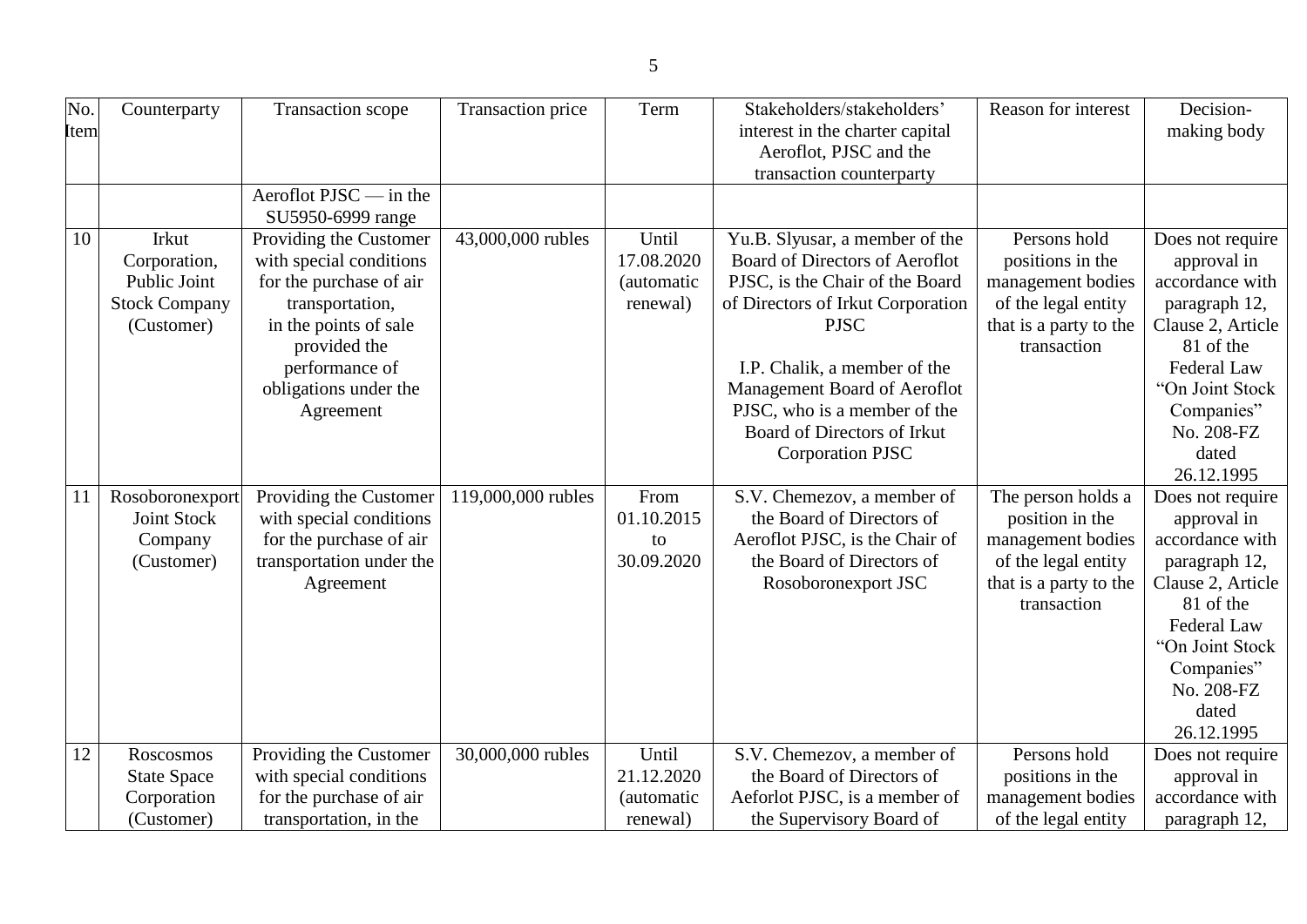| No.<br>Item | Counterparty         | Transaction scope       | Transaction price | Term               | Stakeholders/stakeholders'<br>interest in the charter capital | Reason for interest    | Decision-<br>making body       |
|-------------|----------------------|-------------------------|-------------------|--------------------|---------------------------------------------------------------|------------------------|--------------------------------|
|             |                      |                         |                   |                    | Aeroflot, PJSC and the                                        |                        |                                |
|             |                      |                         |                   |                    | transaction counterparty                                      |                        |                                |
|             |                      | points of sale provided |                   |                    | Roscosmos State Space                                         | that is a party to the | Clause 2, Article              |
|             |                      | the performance of      |                   |                    | Corporation                                                   | transaction            | 81 of the                      |
|             |                      | obligations under the   |                   |                    |                                                               |                        | Federal Law                    |
|             |                      | Agreement               |                   |                    | E.I. Dietrikh, a member of the                                |                        | "On Joint Stock                |
|             |                      |                         |                   |                    | Board of Directors of Aeforlot                                |                        | Companies"                     |
|             |                      |                         |                   |                    | PJSC, is a member of the                                      |                        | No. 208-FZ                     |
|             |                      |                         |                   |                    | Supervisory Board of                                          |                        | dated                          |
|             |                      |                         |                   |                    | Roscosmos State Space                                         |                        | 26.12.1995                     |
|             |                      |                         |                   |                    | Corporation                                                   |                        |                                |
| 13          | <b>VEB.RF</b> State  | Providing the Customer  | 72,000,000 rubles | Until              | Member of the Board of                                        | The person holds a     | Does not require               |
|             | Corporation          | with special conditions |                   | 01.07.2020         | Directors, Chairman of the                                    | position in the        | approval in                    |
|             | (Customer)           | for the purchase of air |                   | (automatic         | Management Board, CEO,                                        | management bodies      | accordance with                |
|             |                      | transportation, in the  |                   | renewal)           | <b>Executive Director of Aeroflot</b>                         | of the legal entity    | paragraph 12,                  |
|             |                      | points of sale provided |                   |                    | PJSC M.I. Poluboyarinov was a                                 | that is a party to the | Clause 2, Article              |
|             |                      | the performance of      |                   |                    | member of the Management                                      | transaction            | 81 of the                      |
|             |                      | obligations under the   |                   |                    | Board of VEB.RF until<br>23.03.2020                           |                        | Federal Law<br>"On Joint Stock |
|             |                      | Agreement               |                   |                    |                                                               |                        |                                |
|             |                      |                         |                   |                    |                                                               |                        | Companies"<br>No. 208-FZ       |
|             |                      |                         |                   |                    |                                                               |                        | dated                          |
|             |                      |                         |                   |                    |                                                               |                        | 26.12.1995                     |
| 14          | <b>DOM.RF Joint</b>  | Providing the Customer  | 2,800,000 rubles  | Until              | M.I. Poluboyarinov, Chairman                                  | The person holds a     | Does not require               |
|             | <b>Stock Company</b> | with special conditions |                   | 02.11.2020         | of the Management Board, CEO                                  | position in the        | approval in                    |
|             | (Customer)           | for the purchase of air |                   | <i>(automatic)</i> | of Aeroflot PJSC is a member of                               | management bodies      | accordance with                |
|             |                      | transportation, in the  |                   | renewal)           | the Supervisory Board of                                      | of the legal entity    | paragraph 12,                  |
|             |                      | points of sale provided |                   |                    | DOM.RF                                                        | that is a party to the | Clause 2, Article              |
|             |                      | the performance of      |                   |                    |                                                               | transaction            | 81 of the                      |
|             |                      | obligations under the   |                   |                    |                                                               |                        | Federal Law                    |
|             |                      | Agreement               |                   |                    |                                                               |                        | "On Joint Stock                |
|             |                      |                         |                   |                    |                                                               |                        | Companies"                     |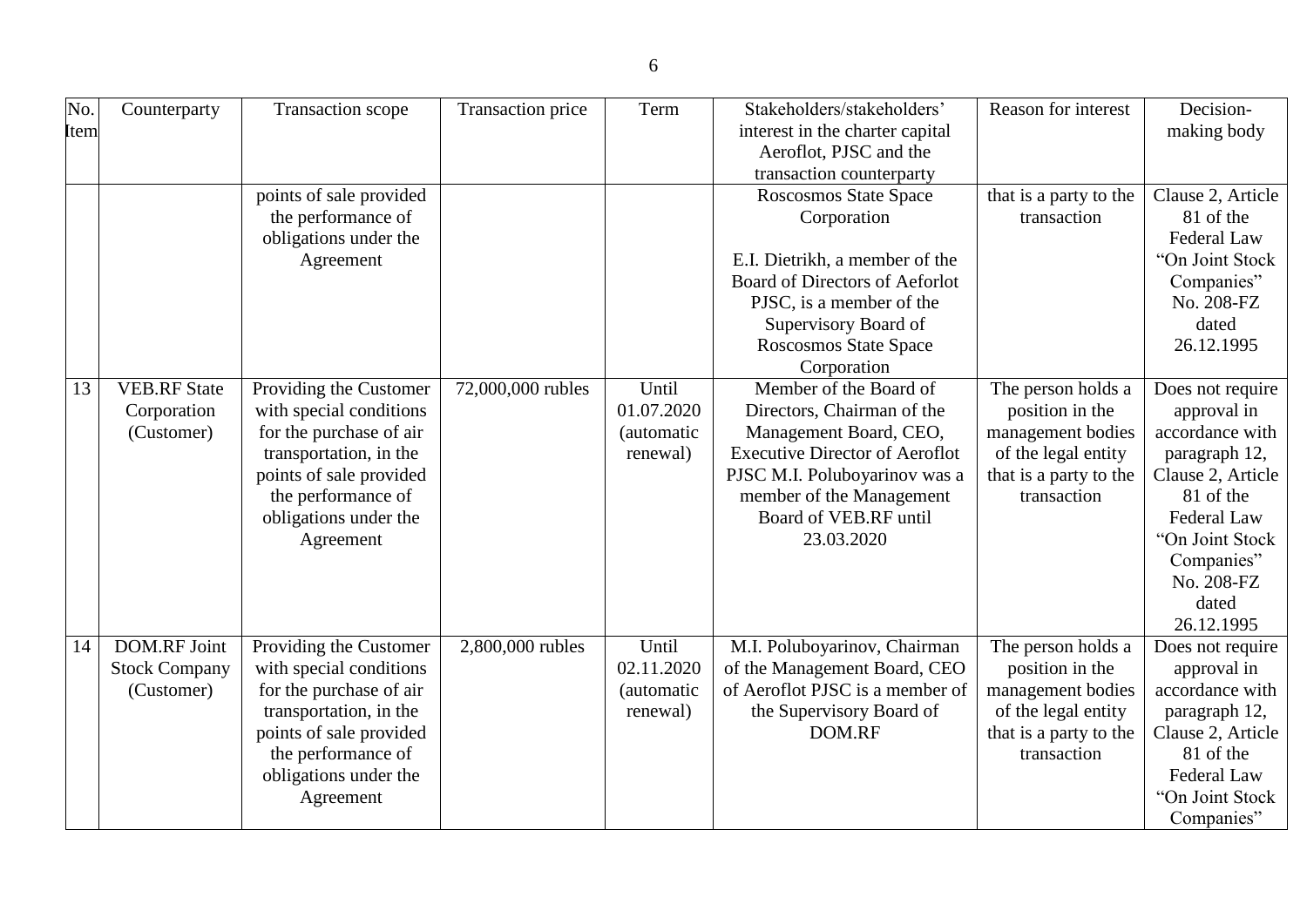| No.<br>Item | Counterparty                                                    | Transaction scope                                                                                                                                                                                | Transaction price       | Term                                                  | Stakeholders/stakeholders'<br>interest in the charter capital<br>Aeroflot, PJSC and the<br>transaction counterparty                                          | Reason for interest                                                                                                        | Decision-<br>making body                                                                                                                                                                   |
|-------------|-----------------------------------------------------------------|--------------------------------------------------------------------------------------------------------------------------------------------------------------------------------------------------|-------------------------|-------------------------------------------------------|--------------------------------------------------------------------------------------------------------------------------------------------------------------|----------------------------------------------------------------------------------------------------------------------------|--------------------------------------------------------------------------------------------------------------------------------------------------------------------------------------------|
|             |                                                                 |                                                                                                                                                                                                  |                         |                                                       |                                                                                                                                                              |                                                                                                                            | No. 208-FZ<br>dated<br>26.12.1995                                                                                                                                                          |
| 15          | <b>Transneft Public</b><br>Joint Stock<br>Company<br>(Customer) | Providing the Customer<br>with special conditions<br>for the purchase of air<br>transportation,<br>in the points of sale<br>provided the<br>performance of<br>obligations under the<br>Agreement | 107,000,000 rubles      | Until<br>07.02.2020<br><i>(automatic)</i><br>renewal) | M.Yu. Sokolov, a member of the<br>Board of Directors of Aeroflot<br>PJSC, (until 27.07.2020) is a<br>member of the Board of<br>Directors of Transneft PJSC   | The person holds a<br>position in the<br>management bodies<br>of the legal entity<br>that is a party to the<br>transaction | Does not require<br>approval in<br>accordance with<br>paragraph 12,<br>Clause 2, Article<br>81 of the<br>Federal Law<br>"On Joint Stock<br>Companies"<br>No. 208-FZ<br>dated<br>26.12.1995 |
| 16          | Zarubezhneft<br><b>Joint Stock</b><br>Company<br>(Customer)     | Providing the Customer<br>with special conditions<br>for the purchase of air<br>transportation, in the<br>points of sale provided<br>the performance of<br>obligations under the<br>Agreement    | 31,000,000 rubles       | From<br>30.04.2020<br>to<br>29.04.2021                | M.Yu. Sokolov, a member of the<br>Board of Directors of Aeroflot<br>PJSC, (until 27.07.2020) is a<br>member of the Board of<br>Directors of Zarubezhneft JSC | The person holds a<br>position in the<br>management bodies<br>of the legal entity<br>that is a party to the<br>transaction | Does not require<br>approval in<br>accordance with<br>paragraph 12,<br>Clause 2, Article<br>81 of the<br>Federal Law<br>"On Joint Stock<br>Companies"<br>No. 208-FZ<br>dated<br>26.12.1995 |
| 17          | Aeromar, CJSC<br>(Supplier)                                     | Onboard catering<br>services                                                                                                                                                                     | 56,862,116.87<br>rubles | From<br>01.01.2020                                    | Aeroflot, PJSC owns 51% of<br>shares in the charter capital<br>Aeromar, CJSC                                                                                 | The person holds a<br>position in the<br>management bodies                                                                 | Does not<br>require approval                                                                                                                                                               |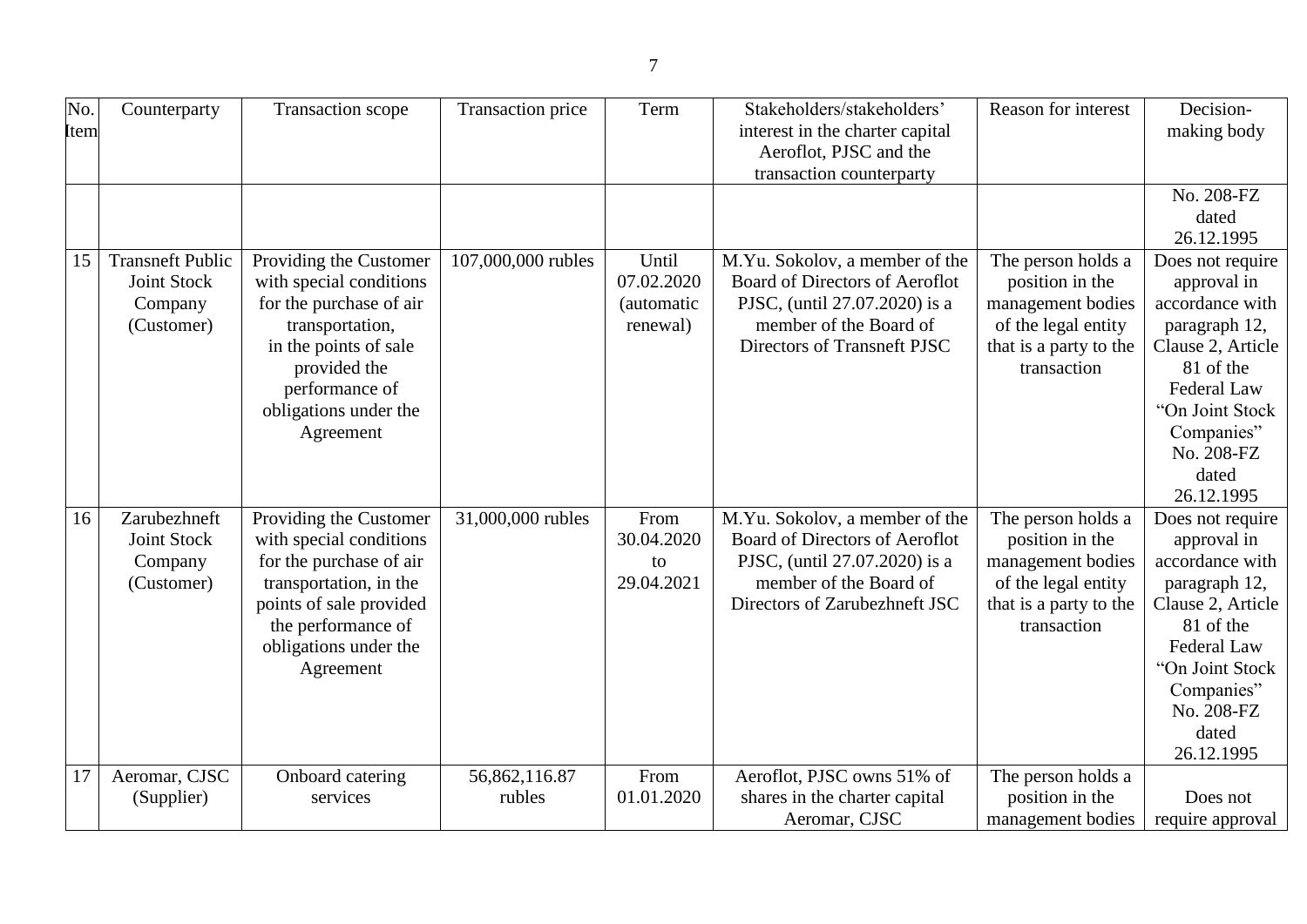| No.<br><b>Item</b> | Counterparty                                                                                          | Transaction scope                                                 | Transaction price        | Term                                   | Stakeholders/stakeholders'<br>interest in the charter capital<br>Aeroflot, PJSC and the<br>transaction counterparty                                                                                                            | Reason for interest                                                                                                                                                                  | Decision-<br>making body                                                                                                                                                                   |
|--------------------|-------------------------------------------------------------------------------------------------------|-------------------------------------------------------------------|--------------------------|----------------------------------------|--------------------------------------------------------------------------------------------------------------------------------------------------------------------------------------------------------------------------------|--------------------------------------------------------------------------------------------------------------------------------------------------------------------------------------|--------------------------------------------------------------------------------------------------------------------------------------------------------------------------------------------|
|                    |                                                                                                       |                                                                   |                          | to<br>31.12.2020                       | The Board Member A.Yu.<br>Chikhanchin is the Chair of the<br>Board of Directors of Aeromar,<br>CJSC Aeromar, CJSC                                                                                                              | of the legal entity<br>that is a party to the<br>transaction<br>Aeromar, CJSC is<br>under control of<br>Aeroflot, PJSC                                                               | in accordance<br>with paragraph<br>12, Clause 2,<br>Article 81 of the<br>Federal Law<br>"On Joint Stock<br>Companies"<br>No. 208-FZ<br>dated<br>26.12.1995                                 |
| 18                 | Aeromar, CJSC<br>(Supplier)                                                                           | On-board catering<br>services                                     | 102,733,865.82<br>rubles | From<br>01.01.2020<br>to<br>31.12.2020 | Aeroflot, PJSC owns 51% of<br>shares in the charter capital<br>Aeromar, CJSC<br>The Board Member A.Yu.<br>Chikhanchin is the Chair of the<br>Board of Directors of Aeromar,<br><b>CJSC</b>                                     | The person holds a<br>position in the<br>management bodies<br>of the legal entity<br>that is a party to the<br>transaction<br>Aeromar, CJSC is<br>under control of<br>Aeroflot, PJSC | Does not require<br>approval in<br>accordance with<br>paragraph 12,<br>Clause 2, Article<br>81 of the<br>Federal Law<br>"On Joint Stock<br>Companies"<br>No. 208-FZ<br>dated<br>26.12.1995 |
| 19                 | Aeroflot<br>Aviation School,<br>private<br>professional<br>educational<br>institution<br>(Contractor) | Determining the<br>duration and price of<br>the use of simulators | 51,712,020 rubles        | From<br>01.01.2020<br>to<br>31.12.2020 | V.N. Antonov, V.N. Avilov,<br>G.N. Matveev, I.P. Chalik, and<br>I.V. Parkhin, members of the<br>Management Board of Aeroflot<br>PJSC, are members of the<br><b>Trustee Council of Aeroflot</b><br><b>Aviation School, PPEO</b> | Persons hold<br>positions in the<br>management bodies<br>of the legal entity<br>that is a party to the<br>transaction                                                                | Does not require<br>approval in<br>accordance with<br>paragraph 12,<br>Clause 2, Article<br>81 of the<br>Federal Law<br>"On Joint Stock                                                    |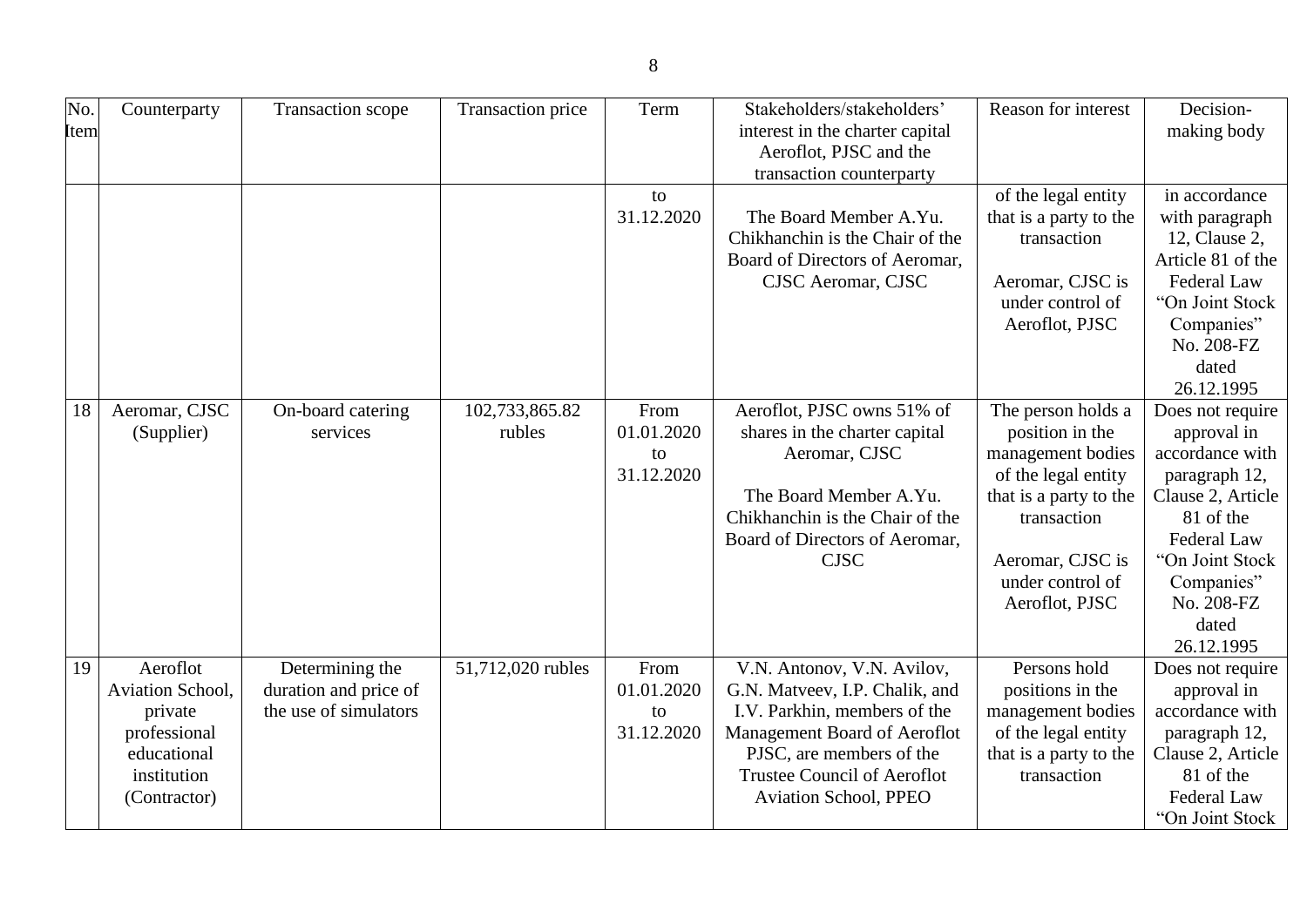| No.<br>Item | Counterparty                               | Transaction scope                                                                                                                                                                                                                                                                                                                                                                               | Transaction price                      | Term                                   | Stakeholders/stakeholders'<br>interest in the charter capital<br>Aeroflot, PJSC and the<br>transaction counterparty                                                                                                 | Reason for interest                                                                                                                                                                         | Decision-<br>making body                                                                                                                                                                   |
|-------------|--------------------------------------------|-------------------------------------------------------------------------------------------------------------------------------------------------------------------------------------------------------------------------------------------------------------------------------------------------------------------------------------------------------------------------------------------------|----------------------------------------|----------------------------------------|---------------------------------------------------------------------------------------------------------------------------------------------------------------------------------------------------------------------|---------------------------------------------------------------------------------------------------------------------------------------------------------------------------------------------|--------------------------------------------------------------------------------------------------------------------------------------------------------------------------------------------|
|             |                                            |                                                                                                                                                                                                                                                                                                                                                                                                 |                                        |                                        |                                                                                                                                                                                                                     |                                                                                                                                                                                             | Companies"<br>No. 208-FZ<br>dated<br>26.12.1995                                                                                                                                            |
| 20          | Aeromar, CJSC<br>(Lessee)                  | Aeforlot PJSC will<br>deliver and Aeromar,<br>CJSC will accept the<br>lease of a part of<br>premises No. 206 of 55<br>square meters located<br>on the third floor of a<br>non-residential building<br>with cadastral number<br>50:10:0000000:14607,<br>series number 4264 and<br>located at 1, Russia,<br>Moscow Region,<br>Khimki, Sheremetyevo-<br>1, Aviation and<br><b>Technical Center</b> | 1,295,129.60 rubles<br>(including VAT) | From<br>27.10.2020<br>to<br>27.09.2021 | Aeroflot, PJSC owns 51% of<br>shares in the charter capital<br>Aeromar, CJSC<br>The Board Member A.Yu.<br>Chikhanchin is the Chair of the<br>Board of Directors of Aeromar,<br><b>CJSC</b>                          | The person holds a<br>position in the<br>management bodies<br>of the legal entity<br>that is a party to the<br>transaction<br>Aeromar, CJSC is<br>under control of<br>Aeroflot, PJSC        | Does not require<br>approval in<br>accordance with<br>paragraph 12,<br>Clause 2, Article<br>81 of the<br>Federal Law<br>"On Joint Stock<br>Companies"<br>No. 208-FZ<br>dated<br>26.12.1995 |
| 21          | Rossiya Airlines<br><b>JSC</b><br>(Lessee) | Aeroflot, PJSC will<br>deliver and Rossiya<br>Airlines JSC will accept<br>for temporary use and<br>operation for a fee the<br>following Constructions,<br>which together will be<br>the Lease Item:<br>The shed for keeping<br>C&M of 430 square<br>meters ("Package 1")                                                                                                                        | 1,913,834.61 rubles<br>(including VAT) | From<br>28.05.2020<br>to<br>14.09.2021 | Aeroflot, PJSC owns 74.9% of<br>shares Rossiya Airlines JSC<br>A.Yu. Chikhanchin, a member of<br>the Management Board of Aeroflot<br>PJSC, who is a member of the<br>Board of Directors of Rossiya<br>Airlines JSC. | The person holds a<br>position in the<br>management bodies<br>of the legal entity<br>that is a party to the<br>transaction<br>Rossiya Airlines JSC<br>is under control of<br>Aeroflot, PJSC | Does not require<br>approval in<br>accordance with<br>paragraph 12,<br>Clause 2, Article<br>81 of the<br>Federal Law<br>"On Joint Stock<br>Companies"<br>No. 208-FZ                        |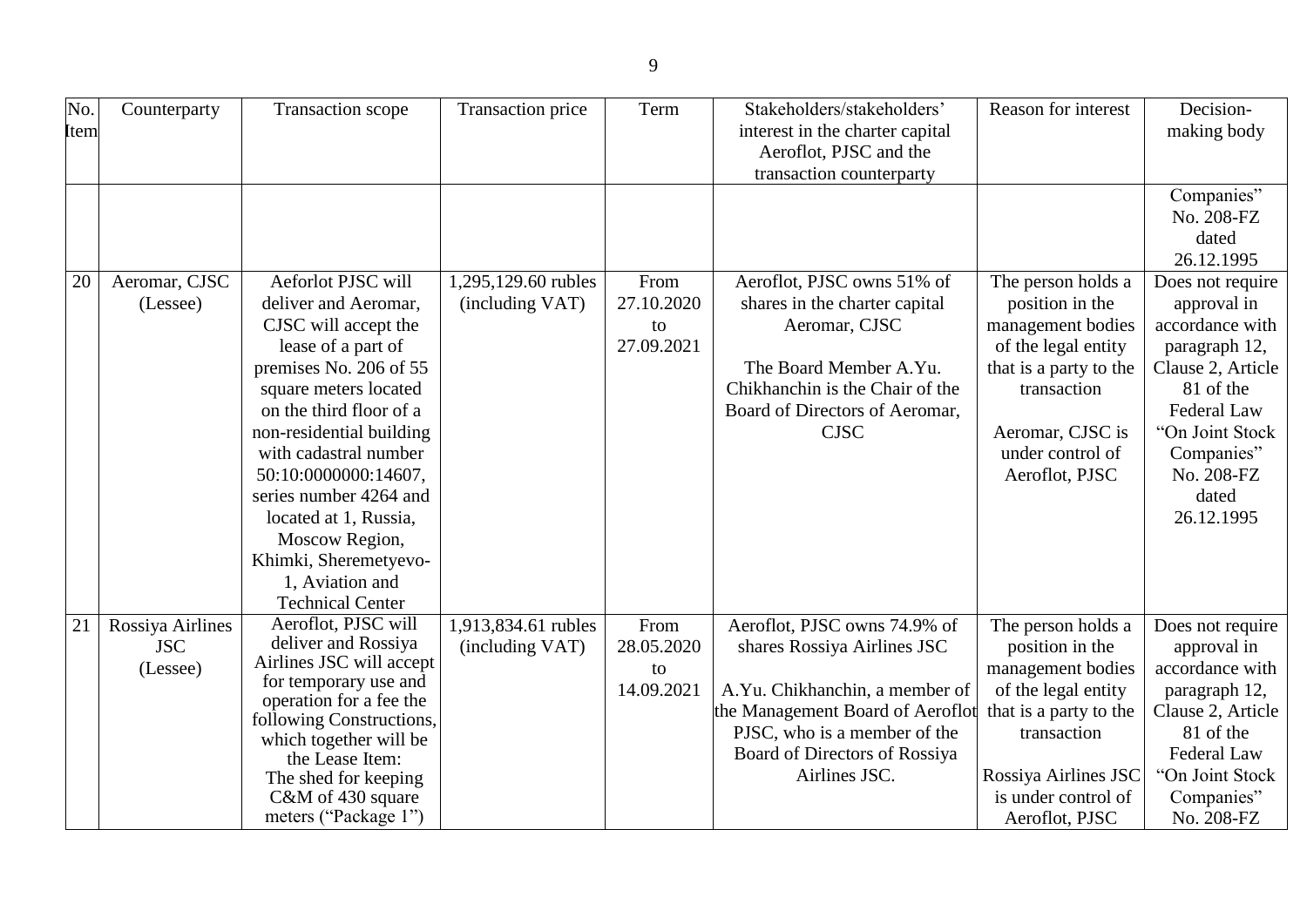| No.<br>Item | Counterparty                         | Transaction scope                                                                                                                                                                                                                                                                                                                                                                                                                                                                   | Transaction price                          | Term                                   | Stakeholders/stakeholders'<br>interest in the charter capital<br>Aeroflot, PJSC and the<br>transaction counterparty                                                                                                                                                                                                                             | Reason for interest                                                                                                                                                              | Decision-<br>making body                                                                                                                                                                   |
|-------------|--------------------------------------|-------------------------------------------------------------------------------------------------------------------------------------------------------------------------------------------------------------------------------------------------------------------------------------------------------------------------------------------------------------------------------------------------------------------------------------------------------------------------------------|--------------------------------------------|----------------------------------------|-------------------------------------------------------------------------------------------------------------------------------------------------------------------------------------------------------------------------------------------------------------------------------------------------------------------------------------------------|----------------------------------------------------------------------------------------------------------------------------------------------------------------------------------|--------------------------------------------------------------------------------------------------------------------------------------------------------------------------------------------|
|             |                                      | and tent hangar (No.<br>144777) of 360 square<br>meters ("Package 2")<br>located on the land plot<br>with cadastral number<br>50:10:0030102:15<br>located at Moscow<br>Oblast, Khimki district,<br>Sheremetyevo<br>international airport,<br>next to the Airport<br>Complex and CZS SH-2                                                                                                                                                                                            |                                            |                                        |                                                                                                                                                                                                                                                                                                                                                 |                                                                                                                                                                                  | dated<br>26.12.1995                                                                                                                                                                        |
| 22          | A-Technics<br><b>LLC</b><br>(Lessee) | Change in the area of<br>the previously leased<br>area by leasing<br>additional non-<br>residential premises<br>No. 12 of 18.2 square<br>meters and premises<br>without number of 40<br>square meters located<br>between premises No.<br>11 and No. 13 on the<br>ground floor, and<br>premises No. 106 of<br>35.6 square meter, No.<br>107 of 16.9 square<br>meters, No. 108-109 of<br>68.1 square meters, No.<br>110 of 16.7 square<br>meters (total area<br>195.50 square meters) | 11,893,537.98<br>rubles (including<br>VAT) | From<br>30.07.2020<br>to<br>17.04.2021 | Aeroflot PJSC has indirect<br>control of A-Tekhniks LLC<br>(through Aeroflot-Finance)<br>V.N. Antonov and I.V.<br>Parakhin, members of the<br>Management Board of Aeroflot<br>PJSC, are members of the<br>Board of Directors of A-<br>Tekhniks LLC;<br>The controlling body of<br>A-Tekhniks LLC Aeroflot PJSC<br>is a party to the transaction | Persons hold<br>positions in the<br>management bodies<br>of the legal entity<br>that is a party to the<br>transaction<br>A-Tekhniks LLC is<br>under control of<br>Aeroflot, PJSC | Does not require<br>approval in<br>accordance with<br>paragraph 12,<br>Clause 2, Article<br>81 of the<br>Federal Law<br>"On Joint Stock<br>Companies"<br>No. 208-FZ<br>dated<br>26.12.1995 |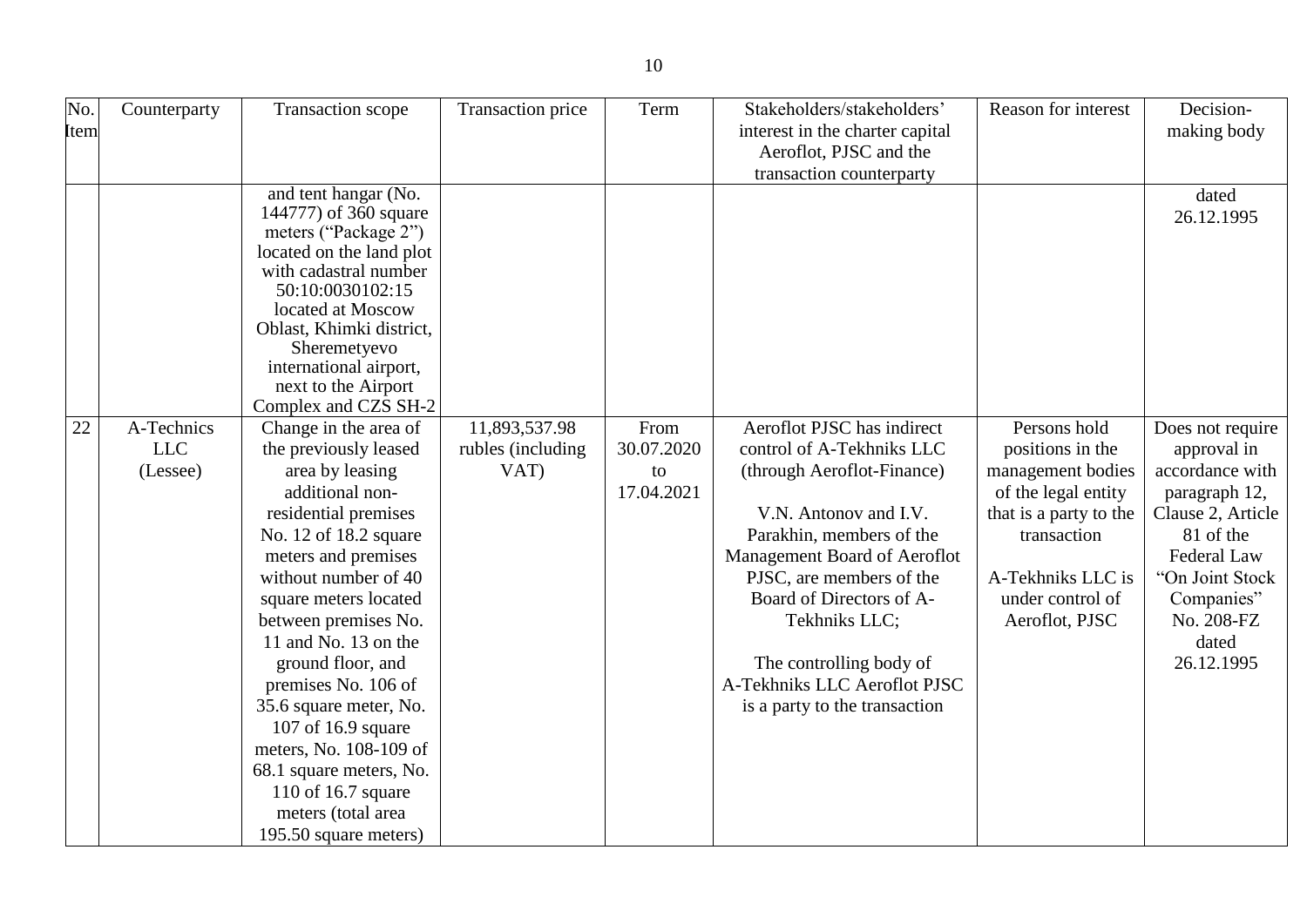| No.  | Counterparty | Transaction scope         | Transaction price   | Term       | Stakeholders/stakeholders'      | Reason for interest    | Decision-         |
|------|--------------|---------------------------|---------------------|------------|---------------------------------|------------------------|-------------------|
| Item |              |                           |                     |            | interest in the charter capital |                        | making body       |
|      |              |                           |                     |            | Aeroflot, PJSC and the          |                        |                   |
|      |              |                           |                     |            | transaction counterparty        |                        |                   |
|      |              | located on the ground     |                     |            |                                 |                        |                   |
|      |              | floor of the Berlin-type  |                     |            |                                 |                        |                   |
|      |              | building (ATC), shop      |                     |            |                                 |                        |                   |
|      |              | 12, number 4264,          |                     |            |                                 |                        |                   |
|      |              | cadastral number          |                     |            |                                 |                        |                   |
|      |              | 50:10:0000000:14607       |                     |            |                                 |                        |                   |
| 23   | A-Technics   | Changing the size of the  | 8,576,173.10 rubles | From       | Aeroflot PJSC has indirect      | Persons hold           | Does not require  |
|      | <b>LLC</b>   | previously leased area    | (including VAT)     | 25.02.2020 | control of A-Tekhniks LLC       | positions in the       | approval in       |
|      | (Lessee)     | by leasing non-           |                     | to         | (through Aeroflot-Finance)      | management bodies      | accordance with   |
|      |              | residential premises      |                     | 16.10.2020 | V.N. Antonov and I.V.           | of the legal entity    | paragraph 12,     |
|      |              | nos. 4, 7, 8, 9, 13, 17,  |                     |            | Parakhin, members of the        | that is a party to the | Clause 2, Article |
|      |              | 18, 19, 20, and a part of |                     |            | Management Board of Aeroflot    | transaction            | 81 of the         |
|      |              | the ground floor          |                     |            | PJSC, are members of the        |                        | Federal Law       |
|      |              | corridor of total 155.14  |                     |            | Board of Directors of A-        | A-Tekhniks LLC is      | "On Joint Stock   |
|      |              | square meters; nos. nos.  |                     |            | Tekhniks LLC;                   | under control of       | Companies"        |
|      |              | 33, 34, 35, 44, 45, and   |                     |            |                                 | Aeroflot, PJSC         | No. 208-FZ        |
|      |              | 46 on the first floor of  |                     |            | The controlling body of A-      |                        | dated             |
|      |              | total 137.1 square        |                     |            | Tekhniks LLC Aeroflot PJSC is   |                        | 26.12.1995        |
|      |              | meters; nos. 48, 49, 50,  |                     |            | a party to the transaction      |                        |                   |
|      |              | 51, 56, 57, 58, 59, 53,   |                     |            |                                 |                        |                   |
|      |              | 52, and 55 and a          |                     |            |                                 |                        |                   |
|      |              | corridor of total 419.87  |                     |            |                                 |                        |                   |
|      |              | square meters on the      |                     |            |                                 |                        |                   |
|      |              | second floor of the       |                     |            |                                 |                        |                   |
|      |              | Berlin2-type building,    |                     |            |                                 |                        |                   |
|      |              | No. 2568, cadastral       |                     |            |                                 |                        |                   |
|      |              | number                    |                     |            |                                 |                        |                   |
|      |              | 50:10:0000000:15505.      |                     |            |                                 |                        |                   |
|      |              | Total leased area is      |                     |            |                                 |                        |                   |
|      |              | 712.11 square meters      |                     |            |                                 |                        |                   |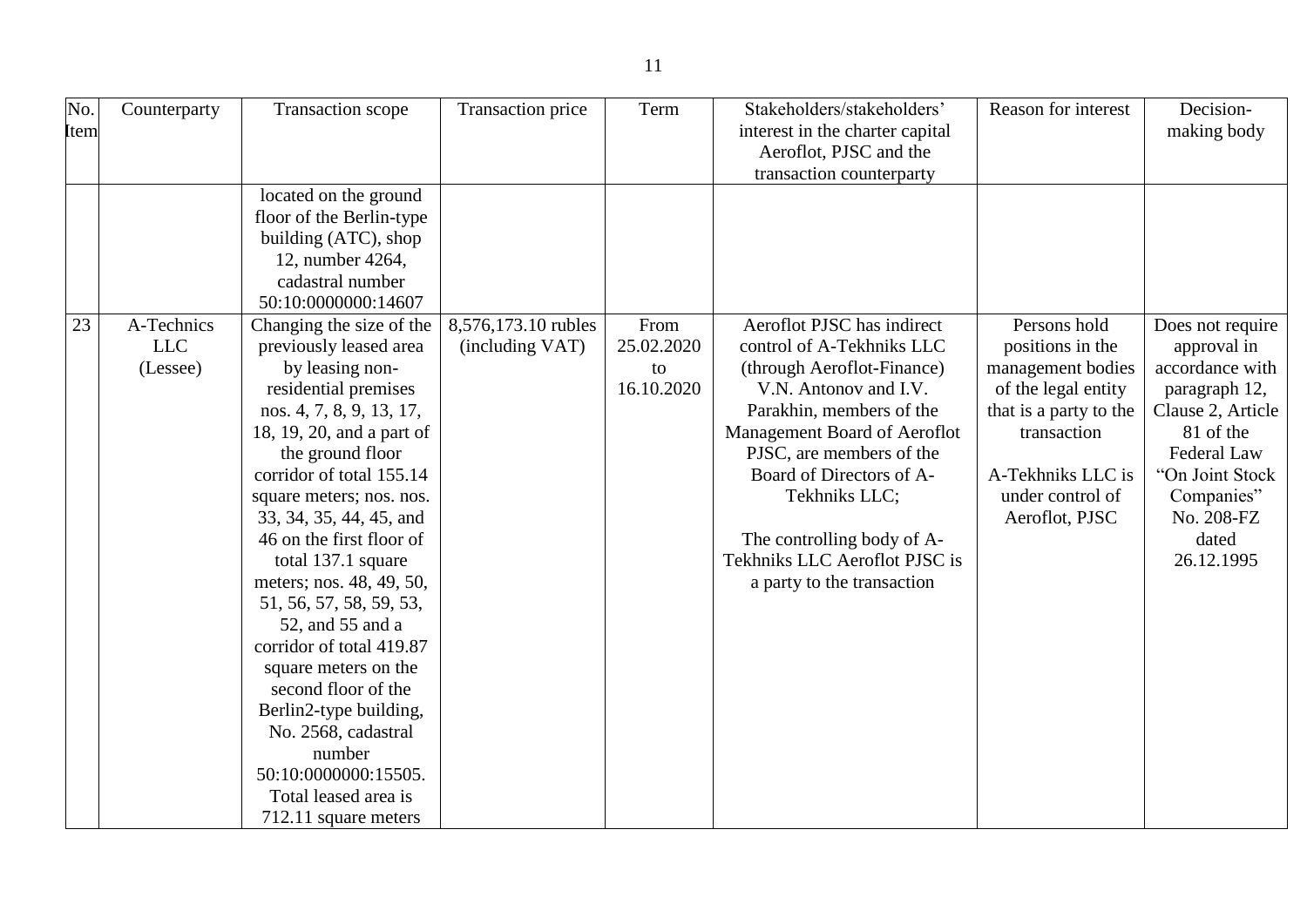| No.<br><b>Item</b> | Counterparty                                                                          | Transaction scope                                                                                                                                                                                                                                                 | Transaction price                      | Term                                   | Stakeholders/stakeholders'<br>interest in the charter capital<br>Aeroflot, PJSC and the<br>transaction counterparty                                                                                                                 | Reason for interest                                                                                                   | Decision-<br>making body                                                                                                                                                                   |
|--------------------|---------------------------------------------------------------------------------------|-------------------------------------------------------------------------------------------------------------------------------------------------------------------------------------------------------------------------------------------------------------------|----------------------------------------|----------------------------------------|-------------------------------------------------------------------------------------------------------------------------------------------------------------------------------------------------------------------------------------|-----------------------------------------------------------------------------------------------------------------------|--------------------------------------------------------------------------------------------------------------------------------------------------------------------------------------------|
| 24                 | Irkut<br>Corporation<br><b>PJSC</b><br>(Lessee)                                       | The Lessor will deliver<br>and the Lessee will<br>accept for temporary<br>use and operation for a<br>fee Premises nos. 16,<br>17, and $18$ in the<br>Administrative<br>Building 7 (No. 4269)<br>located at Moscow<br>region, Khimkinsky<br>District, Sheremetyevo | 3,371,491.92 rubles<br>(including VAT) | From<br>01.09.2020<br>to<br>31.12.2022 | Yu.B. Slyusar, a member of the<br>Board of Directors of Aeroflot<br>PJSC, and I.P. Chalik, a<br>member of the Management<br>Board of Aeroflot PJSC, are<br>members of the Board of<br>Directors of Irkut Corporation<br><b>PJSC</b> | Persons hold<br>positions in the<br>management bodies<br>of the legal entity<br>that is a party to the<br>transaction | Does not require<br>approval in<br>accordance with<br>paragraph 12,<br>Clause 2, Article<br>81 of the<br>Federal Law<br>"On Joint Stock<br>Companies"<br>No. 208-FZ<br>dated<br>26.12.1995 |
| 25                 | Irkut<br>Corporation<br><b>PJSC</b><br>(Lessee)                                       | Determining the rent<br>for the premises leased<br>to Irkut Corporation<br>PJSC from January 01,<br>2020, through<br>November 30, 2020                                                                                                                            | 1,392,433.24 rubles<br>(including VAT) | From<br>01.01.2020<br>to<br>30.11.2020 | Yu.B. Slyusar, a member of the<br>Board of Directors of Aeroflot<br>PJSC, and I.P. Chalik, a<br>member of the Management<br>Board of Aeroflot PJSC, are<br>members of the Board of<br>Directors of Irkut Corporation<br><b>PJSC</b> | Persons hold<br>positions in the<br>management bodies<br>of the legal entity<br>that is a party to the<br>transaction | Does not require<br>approval in<br>accordance with<br>paragraph 12,<br>Clause 2, Article<br>81 of the<br>Federal Law<br>"On Joint Stock<br>Companies"<br>No. 208-FZ<br>dated<br>26.12.1995 |
| 26                 | Aeroflot<br>Aviation School,<br>private<br>professional<br>educational<br>institution | Aeroflot, PJSC grants<br>the Lessee a delay in<br>rent payments from<br>March 01, 2020,<br>through August 31,<br>2020, under non-                                                                                                                                 | 8,505,186.23 rubles<br>(including VAT) | From<br>01.03.2020<br>to<br>31.10.2021 | V.N. Antonov, V.N. Avilov,<br>G.N. Matveev, I.P. Chalik, and<br>I.V. Parkhin, members of the<br>Management Board of Aeroflot<br>PJSC, are members of the                                                                            | Persons hold<br>positions in the<br>management bodies<br>of the legal entity<br>that is a party to the<br>transaction | Does not require<br>approval in<br>accordance with<br>paragraph 12,<br>Clause 2, Article<br>81 of the                                                                                      |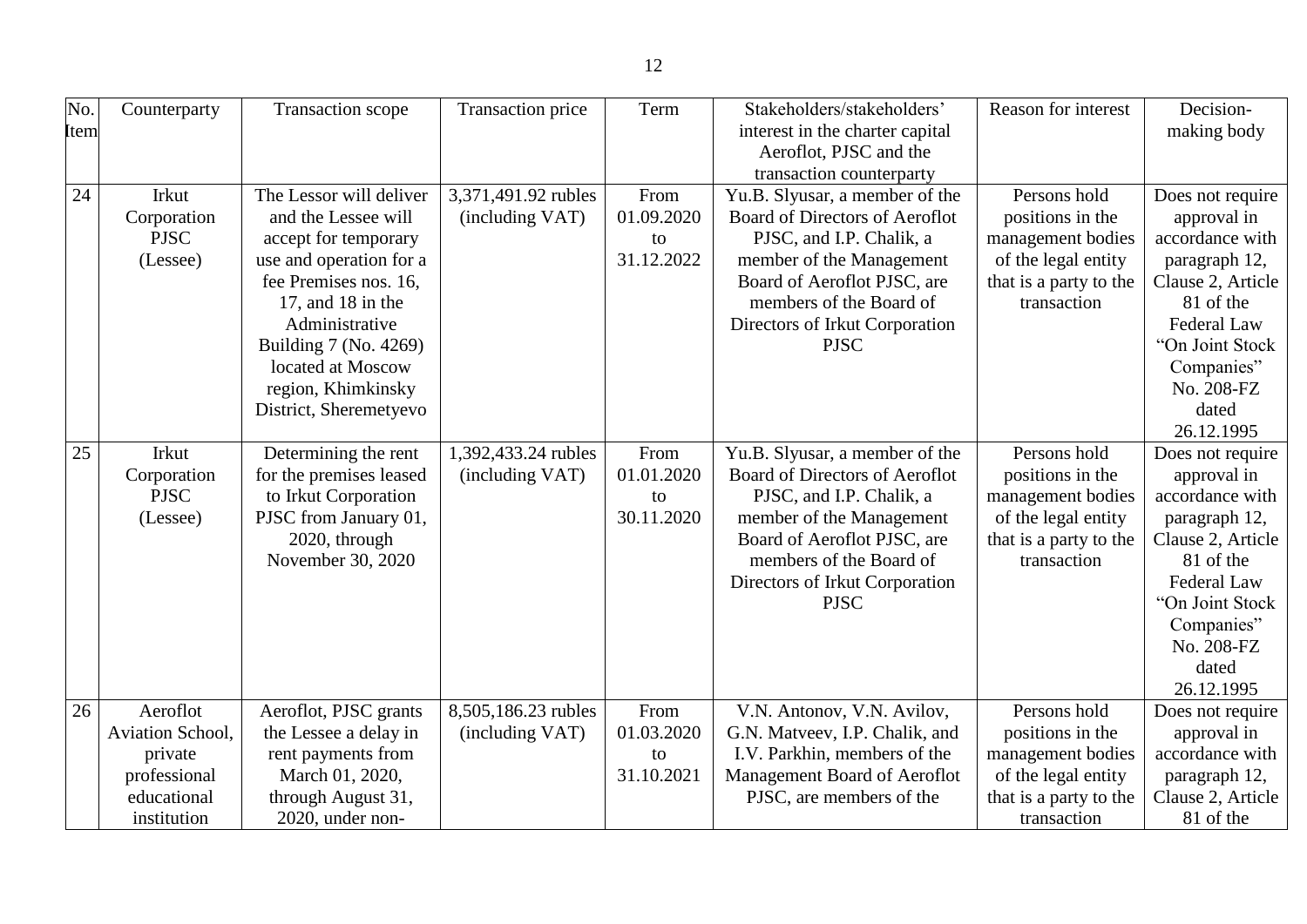| No.  | Counterparty     | Transaction scope      | Transaction price   | Term       | Stakeholders/stakeholders'         | Reason for interest    | Decision-                |
|------|------------------|------------------------|---------------------|------------|------------------------------------|------------------------|--------------------------|
| Item |                  |                        |                     |            | interest in the charter capital    |                        | making body              |
|      |                  |                        |                     |            | Aeroflot, PJSC and the             |                        |                          |
|      |                  |                        |                     |            | transaction counterparty           |                        |                          |
|      | (Lessee)         | residential premises   |                     |            | <b>Trustee Council of Aeroflot</b> |                        | Federal Law              |
|      |                  | lease agreement No.    |                     |            | <b>Aviation School, PPEO</b>       |                        | "On Joint Stock          |
|      |                  | P2051-06/17.12.2014    |                     |            |                                    |                        | Companies"               |
|      |                  |                        |                     |            |                                    |                        | No. 208-FZ               |
|      |                  |                        |                     |            |                                    |                        | dated                    |
|      |                  |                        |                     |            |                                    |                        | 26.12.1995               |
| 27   | Aeroflot         | Aeroflot, PJSC grants  | 17,874,447.49       | From       | V.N. Antonov, V.N. Avilov,         | Persons hold           | Does not require         |
|      | Aviation School, | the Lessee a delay in  | rubles (including   | 01.03.2020 | G.N. Matveev, I.P. Chalik, and     | positions in the       | approval in              |
|      | private          | rent payments from     | VAT)                | to         | I.V. Parkhin, members of the       | management bodies      | accordance with          |
|      | professional     | March 1, 2020, through |                     | 31.10.2021 | Management Board of Aeroflot       | of the legal entity    | paragraph 12,            |
|      | educational      | August 31, 2020, under |                     |            | PJSC, are members of the           | that is a party to the | Clause 2, Article        |
|      | institution      | non-residential        |                     |            | <b>Trustee Council of Aeroflot</b> | transaction            | 81 of the                |
|      | (Lessee)         | premises lease         |                     |            | <b>Aviation School, PPEO</b>       |                        | Federal Law              |
|      |                  | agreement No. P55-     |                     |            |                                    |                        | "On Joint Stock          |
|      |                  | 06/20.01.2014          |                     |            |                                    |                        | Companies"               |
|      |                  |                        |                     |            |                                    |                        | No. 208-FZ               |
|      |                  |                        |                     |            |                                    |                        | dated                    |
|      |                  |                        |                     |            |                                    |                        | 26.12.1995               |
| 28   | Rosselkhoz-      | Loan                   | 5,829,508.20 rubles | From       | A.S. Galushka, a member of the     | The person holds a     | Does not require         |
|      | bank JSC         |                        |                     | 20.01.2020 | Supervisory Board of               | position in the        | approval in              |
|      | (Lender)         |                        |                     | to         | Rosselkhoz-bank JSC, was a         | management bodies      | accordance with          |
|      |                  |                        |                     | 10.02.2020 | member of the Board of             | of the legal entity    | paragraph 12,            |
|      |                  |                        |                     |            | Directors of Aeroflot PJSC         | that is a party to the | Clause 2, Article        |
|      |                  |                        |                     |            | (until 27.07.2020)                 | transaction            | 81 of the<br>Federal Law |
|      |                  |                        |                     |            |                                    |                        | "On Joint Stock          |
|      |                  |                        |                     |            |                                    |                        |                          |
|      |                  |                        |                     |            |                                    |                        | Companies"               |
|      |                  |                        |                     |            |                                    |                        | No. 208-FZ               |
|      |                  |                        |                     |            |                                    |                        | dated<br>26.12.1995      |
|      |                  |                        |                     |            |                                    |                        |                          |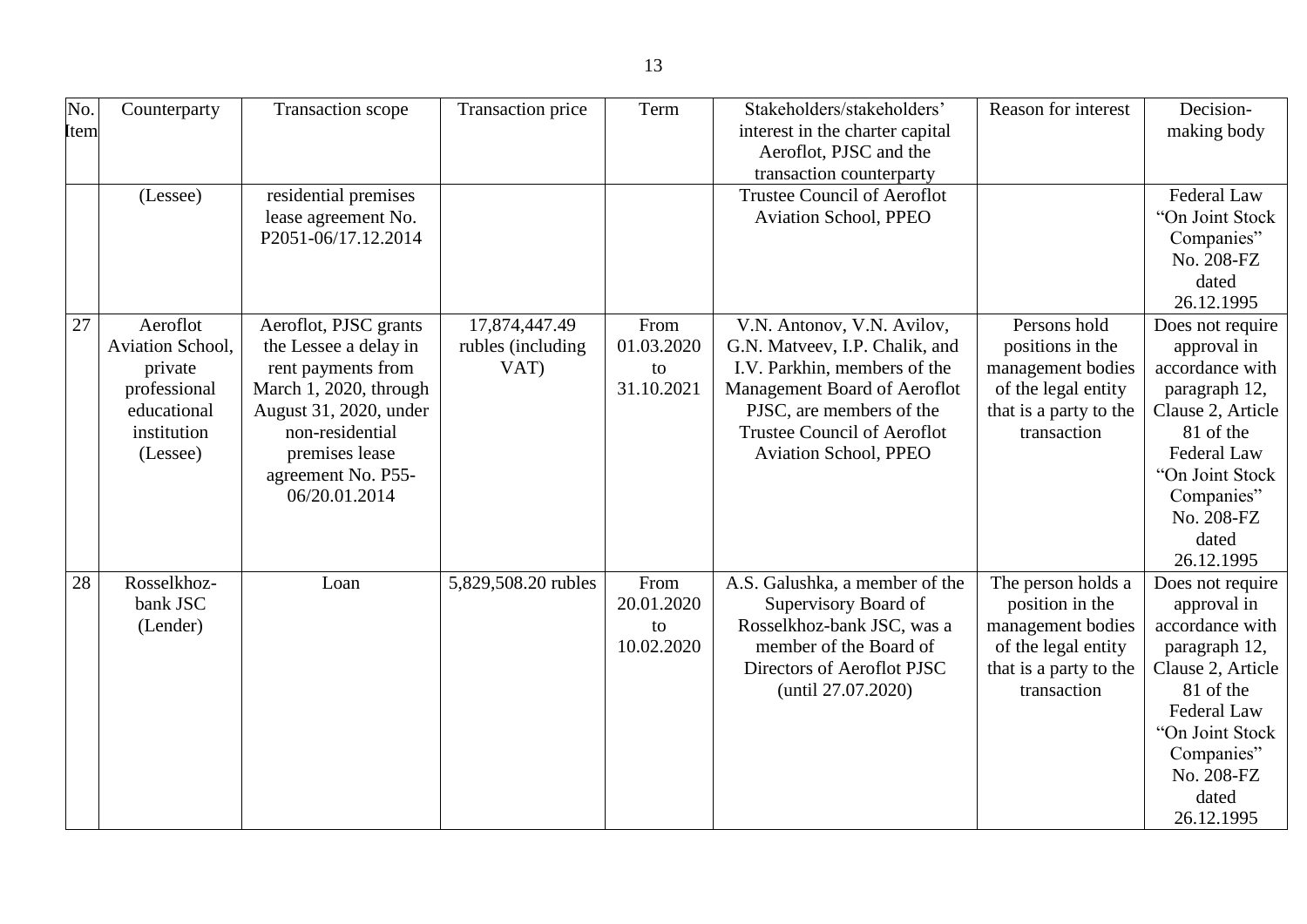| No.         | Counterparty | <b>Transaction scope</b> | Transaction price   | Term       | Stakeholders/stakeholders'      | Reason for interest    | Decision-          |
|-------------|--------------|--------------------------|---------------------|------------|---------------------------------|------------------------|--------------------|
| <b>Item</b> |              |                          |                     |            | interest in the charter capital |                        | making body        |
|             |              |                          |                     |            | Aeroflot, PJSC and the          |                        |                    |
|             |              |                          |                     |            | transaction counterparty        |                        |                    |
| 29          | Rosselkhoz-  | Loan                     | 13,416,666.67       | From       | A.S. Galushka, a member of the  | The person holds a     | Does not require   |
|             | bank JSC     |                          | rubles              | 16.03.2020 | Supervisory Board of            | position in the        | approval in        |
|             | (Lender)     |                          |                     | to         | Rosselkhoz-bank JSC, was a      | management bodies      | accordance with    |
|             |              |                          |                     | 08.04.2020 | member of the Board of          | of the legal entity    | paragraph 12,      |
|             |              |                          |                     |            | Directors of Aeroflot PJSC      | that is a party to the | Clause 2, Article  |
|             |              |                          |                     |            | (until 27.07.2020)              | transaction            | 81 of the          |
|             |              |                          |                     |            |                                 |                        | <b>Federal Law</b> |
|             |              |                          |                     |            |                                 |                        | "On Joint Stock    |
|             |              |                          |                     |            |                                 |                        | Companies"         |
|             |              |                          |                     |            |                                 |                        | No. 208-FZ         |
|             |              |                          |                     |            |                                 |                        | dated              |
|             |              |                          |                     |            |                                 |                        | 26.12.1995         |
| 30          | Rosselkhoz-  | Loan                     | 7,286,885.25 rubles | From       | A.S. Galushka, a member of the  | The person holds a     | Does not require   |
|             | bank JSC     |                          |                     | 10.04.2020 | Supervisory Board of            | position in the        | approval in        |
|             | (Lender)     |                          |                     | to         | Rosselkhoz-bank JSC, was a      | management bodies      | accordance with    |
|             |              |                          |                     | 24.04.2020 | member of the Board of          | of the legal entity    | paragraph 12,      |
|             |              |                          |                     |            | Directors of Aeroflot PJSC      | that is a party to the | Clause 2, Article  |
|             |              |                          |                     |            | (until 27.07.2020)              | transaction            | 81 of the          |
|             |              |                          |                     |            |                                 |                        | Federal Law        |
|             |              |                          |                     |            |                                 |                        | "On Joint Stock    |
|             |              |                          |                     |            |                                 |                        | Companies"         |
|             |              |                          |                     |            |                                 |                        | No. 208-FZ         |
|             |              |                          |                     |            |                                 |                        | dated              |
|             |              |                          |                     |            |                                 |                        | 26.12.1995         |
| 31          | Rosselkhoz-  | Loan                     | 4,857,923.50 rubles | From       | A.S. Galushka, a member of the  | The person holds a     | Does not require   |
|             | bank JSC     |                          |                     | 15.04.2020 | Supervisory Board of            | position in the        | approval in        |
|             | (Lender)     |                          |                     | to         | Rosselkhoz-bank JSC, was a      | management bodies      | accordance with    |
|             |              |                          |                     | 29.04.2020 | member of the Board of          | of the legal entity    | paragraph 12,      |
|             |              |                          |                     |            | Directors of Aeroflot PJSC      | that is a party to the | Clause 2, Article  |
|             |              |                          |                     |            | (until 27.07.2020)              | transaction            | 81 of the          |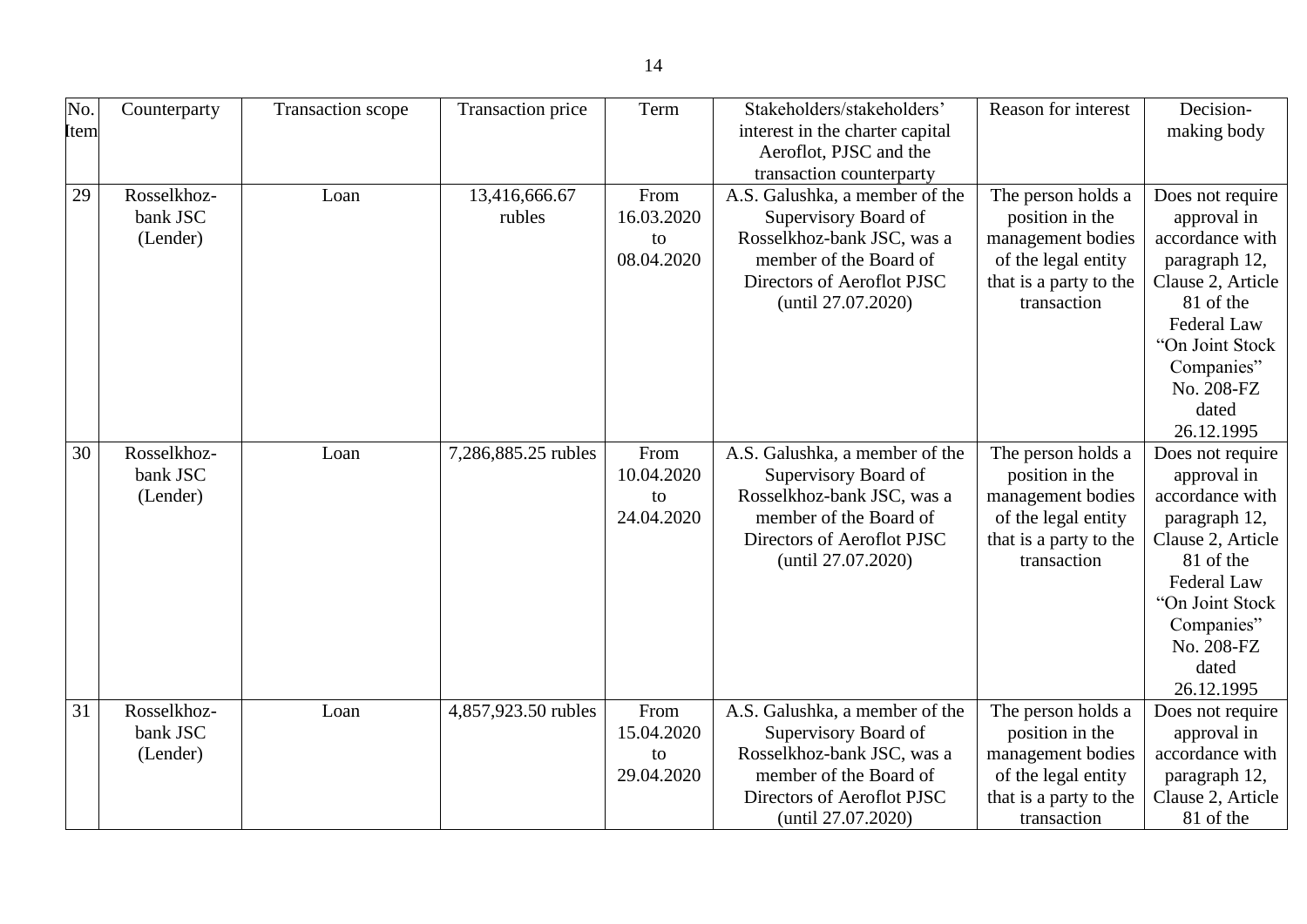| No.  | Counterparty                | Transaction scope                                | Transaction price            | Term                     | Stakeholders/stakeholders'                                        | Reason for interest                   | Decision-                               |
|------|-----------------------------|--------------------------------------------------|------------------------------|--------------------------|-------------------------------------------------------------------|---------------------------------------|-----------------------------------------|
| Item |                             |                                                  |                              |                          | interest in the charter capital                                   |                                       | making body                             |
|      |                             |                                                  |                              |                          | Aeroflot, PJSC and the<br>transaction counterparty                |                                       |                                         |
|      |                             |                                                  |                              |                          |                                                                   |                                       | <b>Federal Law</b>                      |
|      |                             |                                                  |                              |                          |                                                                   |                                       | "On Joint Stock                         |
|      |                             |                                                  |                              |                          |                                                                   |                                       | Companies"                              |
|      |                             |                                                  |                              |                          |                                                                   |                                       | No. 208-FZ                              |
|      |                             |                                                  |                              |                          |                                                                   |                                       | dated                                   |
|      |                             |                                                  |                              |                          |                                                                   |                                       | 26.12.1995                              |
| 32   | Klaatu Aircraft             | Issuing a guarantee                              | USD 72,700,000               | Until the full           | Aeroflot, PJSC owns 51% of                                        | The person held a                     | Board of                                |
|      | Leasing (Ireland)           | (surety) by Aeroflot                             | $(2.51\% \text{ of ABV as})$ | discharge of             | shares in the charter capital JSC                                 | position in the                       | Directors of                            |
|      | Limited (JSC                | PJSC to Klaatu Aircraft                          | of 30.09.2019)               | all liabilities          | Aurora Airlines (before                                           | management bodies                     | <b>Aeroflot PJSC</b>                    |
|      | Aurora Airlines)            | Leasing (Ireland)                                |                              | On or before             | 25.12.2020)                                                       | of the legal entity                   | (Minutes No. 8)                         |
|      | (Lessee)                    | Limited (Aircastle                               |                              | 31.12.2023               |                                                                   | that is a party to the                | dated                                   |
|      |                             | Limited affiliate) for                           |                              |                          | V.N. Antonov, Member of the                                       | transaction                           | 30.12.2019)                             |
|      |                             | the liabilities of JSC                           |                              |                          | Management Board of Aeroflot                                      |                                       |                                         |
|      |                             | Aurora Airlines under                            |                              |                          | PJSC (owns a 0.000193% stake                                      | <b>JSC Aurora Airlines</b>            |                                         |
|      |                             | the lease agreements                             |                              |                          | in the authorized capital of                                      | is under control of                   |                                         |
|      |                             | related to three Airbus                          |                              |                          | Aeroflot, PJSC/owns no shares                                     | Aeroflot, PJSC                        |                                         |
|      |                             | A319-100 with series                             |                              |                          | in JSC Aurora Airlines/shares in                                  |                                       |                                         |
|      |                             | numbers 3281, 3298,                              |                              |                          | <b>Klaatu Aircraft Leasing</b>                                    |                                       |                                         |
|      |                             | and 3336                                         |                              |                          | (Ireland) Limited) was a                                          |                                       |                                         |
|      |                             |                                                  |                              |                          | member of the Board of                                            |                                       |                                         |
|      |                             |                                                  |                              |                          | Directors of JSC Aurora                                           |                                       |                                         |
|      |                             |                                                  |                              |                          | Airlines (before 21.12.2020)                                      |                                       |                                         |
| 33   | SB Leasing                  | Changing the essential                           | USD 657,651,000              | Up to $12$               | Aeroflot, PJSC owns 100% of                                       | Persons hold                          | The General                             |
|      | <b>Ireland Limited</b>      | lease conditions                                 | (24.81% of ABV as            | years from               | shares in the charter capital                                     | positions in the                      | Meeting of                              |
|      | (Lessor)<br>Pobeda Airlines | (operating lease) from<br>CFM International S.A. | of 31.03.2020)               | the delivery<br>date for | Pobeda Airlines LLC                                               | management bodies                     | Shareholders of<br><b>Aeroflot PJSC</b> |
|      |                             |                                                  |                              |                          |                                                                   | of the legal entity                   |                                         |
|      | <b>LLC</b>                  | of ten new Boeing 737-                           |                              | each                     | V.G. Saveliev, the Chair of the<br>Board of Directors of Aeroflot | that is a party to the<br>transaction | (Minutes No. 45)<br>dated               |
|      | (Lessee)                    | 800 with engines<br>manufactured by CFM          |                              | aircraft                 | PJSC (owns no shares in                                           |                                       | 28.07.2020)                             |
|      |                             | International S.A. series                        |                              |                          | Aeroflot PJSC/Pobeda Airlines                                     |                                       |                                         |
|      |                             |                                                  |                              |                          |                                                                   |                                       |                                         |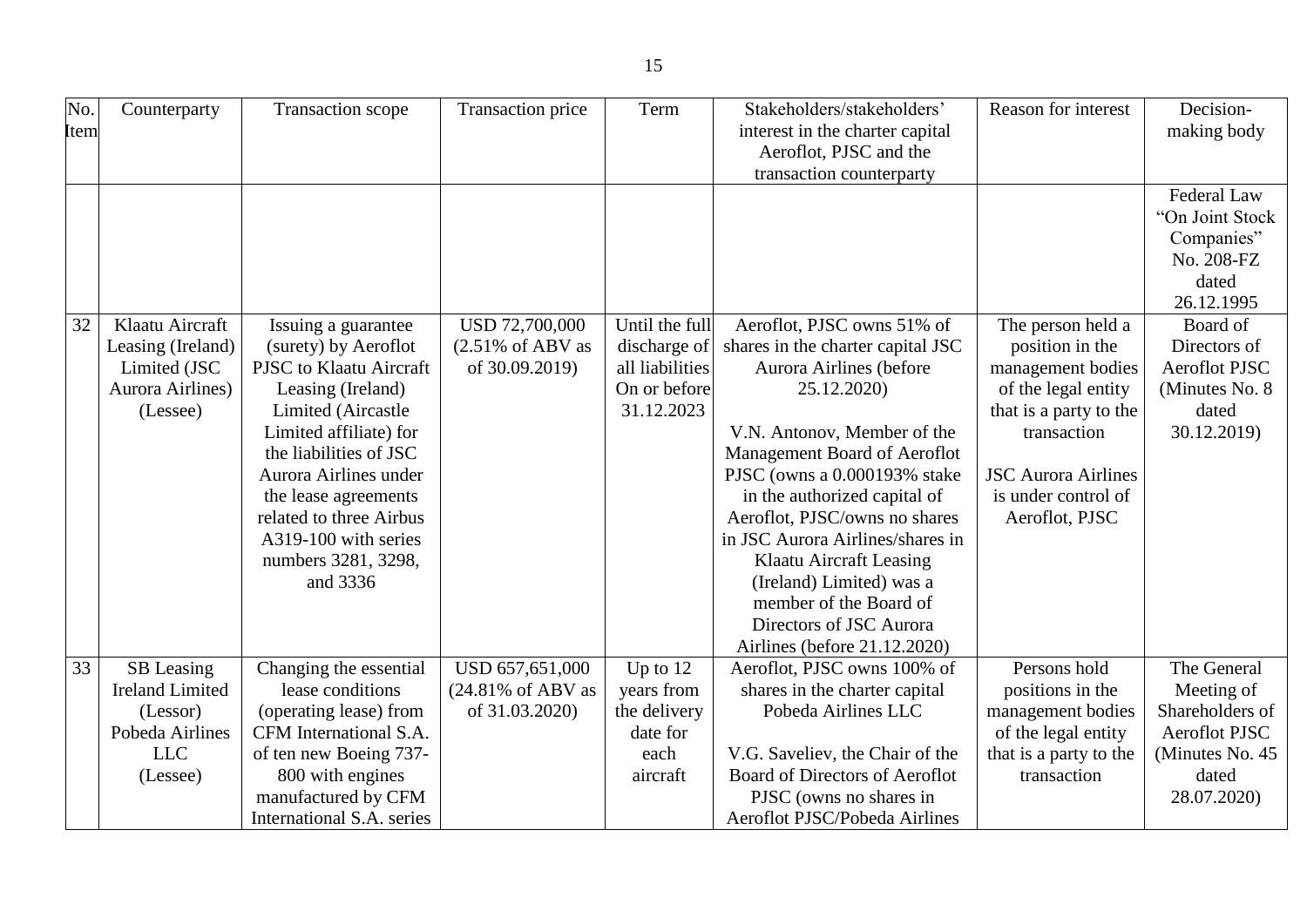| No.  | Counterparty | Transaction scope      | Transaction price | Term | Stakeholders/stakeholders'       | Reason for interest  | Decision-   |
|------|--------------|------------------------|-------------------|------|----------------------------------|----------------------|-------------|
| Item |              |                        |                   |      | interest in the charter capital  |                      | making body |
|      |              |                        |                   |      | Aeroflot, PJSC and the           |                      |             |
|      |              |                        |                   |      | transaction counterparty         |                      |             |
|      |              | 64862, 64863, 64864,   |                   |      | LLC/SB Leasing Ireland           | Pobeda Airlines      |             |
|      |              | 64865, 64866, 64867,   |                   |      | Limited), V.N. Antonov, a        | JSC is under         |             |
|      |              | 64868, 64869, 64870,   |                   |      | member of the Management         | control of Aeroflot, |             |
|      |              | 64871 or any other     |                   |      | Board of Aeroflot, PJSC (owns    | <b>PJSC</b>          |             |
|      |              | series defined by the  |                   |      | 0.000193% in                     |                      |             |
|      |              | manufacturer, in terms |                   |      | Aeroflot, PJSC/no shares in      |                      |             |
|      |              | of changing the        |                   |      | Pobeda Airlines LLC/SB           |                      |             |
|      |              | calculation method of  |                   |      | Leasing Ireland Limited), V.N.   |                      |             |
|      |              | the monthly rent       |                   |      | Avilov, a member of the          |                      |             |
|      |              |                        |                   |      | Management Board of Aeroflot,    |                      |             |
|      |              |                        |                   |      | PJSC (owns 0.0000001% share      |                      |             |
|      |              |                        |                   |      | in Aeroflot, PJSC/no shares in   |                      |             |
|      |              |                        |                   |      | Pobeda Airlines LLC/SB           |                      |             |
|      |              |                        |                   |      | Leasing Ireland Limited), V.B.   |                      |             |
|      |              |                        |                   |      | Aleksandrov (owns no shares in   |                      |             |
|      |              |                        |                   |      | Aeroflot, PJSC/Pobeda Airlines   |                      |             |
|      |              |                        |                   |      | LLC/SB Leasing Ireland           |                      |             |
|      |              |                        |                   |      | Limited), V.N. Avilov, a         |                      |             |
|      |              |                        |                   |      | member of the Management         |                      |             |
|      |              |                        |                   |      | Board of Aeroflot, PJSC (owns    |                      |             |
|      |              |                        |                   |      | 0.000003% share in/Aeroflot,     |                      |             |
|      |              |                        |                   |      | PJSC/no shares in Pobeda         |                      |             |
|      |              |                        |                   |      | Airlines LLC/SB Leasing          |                      |             |
|      |              |                        |                   |      | Ireland Limited), I.P. Chalik, a |                      |             |
|      |              |                        |                   |      | member of the Management         |                      |             |
|      |              |                        |                   |      | Board of Aeroflot, PJSC (owns    |                      |             |
|      |              |                        |                   |      | 0.000053% share in Aeroflot      |                      |             |
|      |              |                        |                   |      | PJSC / does not have a stake in  |                      |             |
|      |              |                        |                   |      | the authorized capital of Pobeda |                      |             |
|      |              |                        |                   |      | Airlines), A.Yu. Chikhanchin     |                      |             |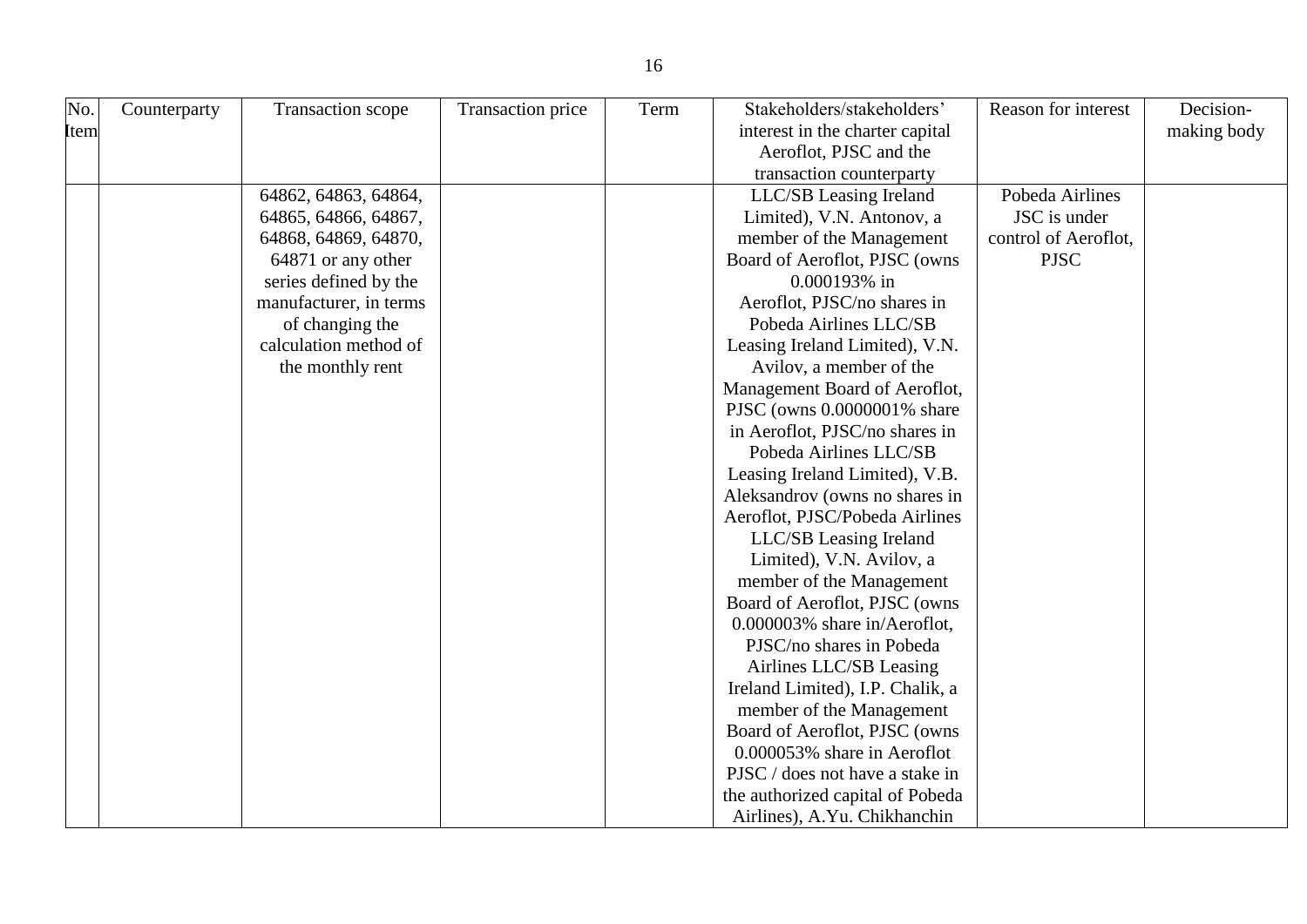|--|

| No.  | Counterparty       | Transaction scope       | Transaction price | Term        | Stakeholders/stakeholders'         | Reason for interest    | Decision-            |
|------|--------------------|-------------------------|-------------------|-------------|------------------------------------|------------------------|----------------------|
| Item |                    |                         |                   |             | interest in the charter capital    |                        | making body          |
|      |                    |                         |                   |             | Aeroflot, PJSC and the             |                        |                      |
|      |                    |                         |                   |             | transaction counterparty           |                        |                      |
|      |                    |                         |                   |             | (does not own shares of            |                        |                      |
|      |                    |                         |                   |             | Aeroflot PJSC / does not have a    |                        |                      |
|      |                    |                         |                   |             | stake in the authorized capital of |                        |                      |
|      |                    |                         |                   |             | Pobeda Airlines), are members      |                        |                      |
|      |                    |                         |                   |             | of the Board of Directors of       |                        |                      |
|      |                    |                         |                   |             | Pobeda Airlines.                   |                        |                      |
| 34   | <b>VEB</b> Leasing | Changes in the          | 5,160,000,000     | On or       | A member of the Board of           | The person holds a     | Board of             |
|      | <b>JSC</b>         | transaction in terms of | rubles            | before      | Directors and CEO (from            | position in the        | Directors of         |
|      | (Lessor)           | the rent amount due to  |                   | 31.12.2024  | 20.11.2020) of Aeroflot, PJSC,     | management bodies      | <b>Aeroflot PJSC</b> |
|      | <b>SCA JSC</b>     | changing the VAT rate   |                   |             | M.I. Poluboyarinov is a member     | of the legal entity    | (Minutes No. 8)      |
|      | (Manufacturer)     | and the payment of      |                   |             | of the Management Board of         | that is a party to the | dated                |
|      |                    | difference (outstanding |                   |             | VEB.RF (before 23.03.2020)         | transaction            | 30.12.2019)          |
|      |                    | rent) arising from the  |                   |             |                                    |                        |                      |
|      |                    | VAT increase from       |                   |             |                                    |                        |                      |
|      |                    | 18% to 20% in 2019      |                   |             |                                    |                        |                      |
| 35   | <b>VEB</b> Leasing | Changes in the          | USD 756,700,000   | Until       | A member of the Board of           | Persons hold           | The General          |
|      | <b>JSC</b>         | transaction in terms of | (28.55% of ABV as | 31.12.2030  | Directors of Aeroflot, PJSC        | positions in the       | Meeting of           |
|      | (Lessor)           | the rent amount due to  | of 31.03.2020)    | (the expiry | Yu.B. Slyusar (owns no shares      | management bodies      | Shareholders of      |
|      | <b>Irkut</b>       | changing the VAT rate   |                   | of each     | in Aeroflot, PJSC, VEB Leasing     | of the legal entity    | <b>Aeroflot PJSC</b> |
|      | Corporation        | and the payment of      |                   | aircraft    | or Irkut Corporation) and a        | that is a party to the | (Minutes No. 45)     |
|      | <b>PJSC</b>        | difference (outstanding |                   | lease)      | member of the Management           | transaction            | dated                |
|      | (Manufacturer,     | rent) arising from the  |                   |             | Board of Aeroflot, PJSC I.P.       |                        | 28.07.2020)          |
|      | successor of       | VAT increase from       |                   |             | Chalik (owns a 0.000053%           |                        |                      |
|      | SCA JSC)           | 18% to 20% in 2019      |                   |             | share in Aeroflot, PJSC/owns       |                        |                      |
|      |                    |                         |                   |             | no shares in VEB Leasing or        |                        |                      |
|      |                    |                         |                   |             | Irkut Corporation) are members     |                        |                      |
|      |                    |                         |                   |             | of the Board of Directors of       |                        |                      |
|      |                    |                         |                   |             | <b>Irkut Corporation PJSC</b>      |                        |                      |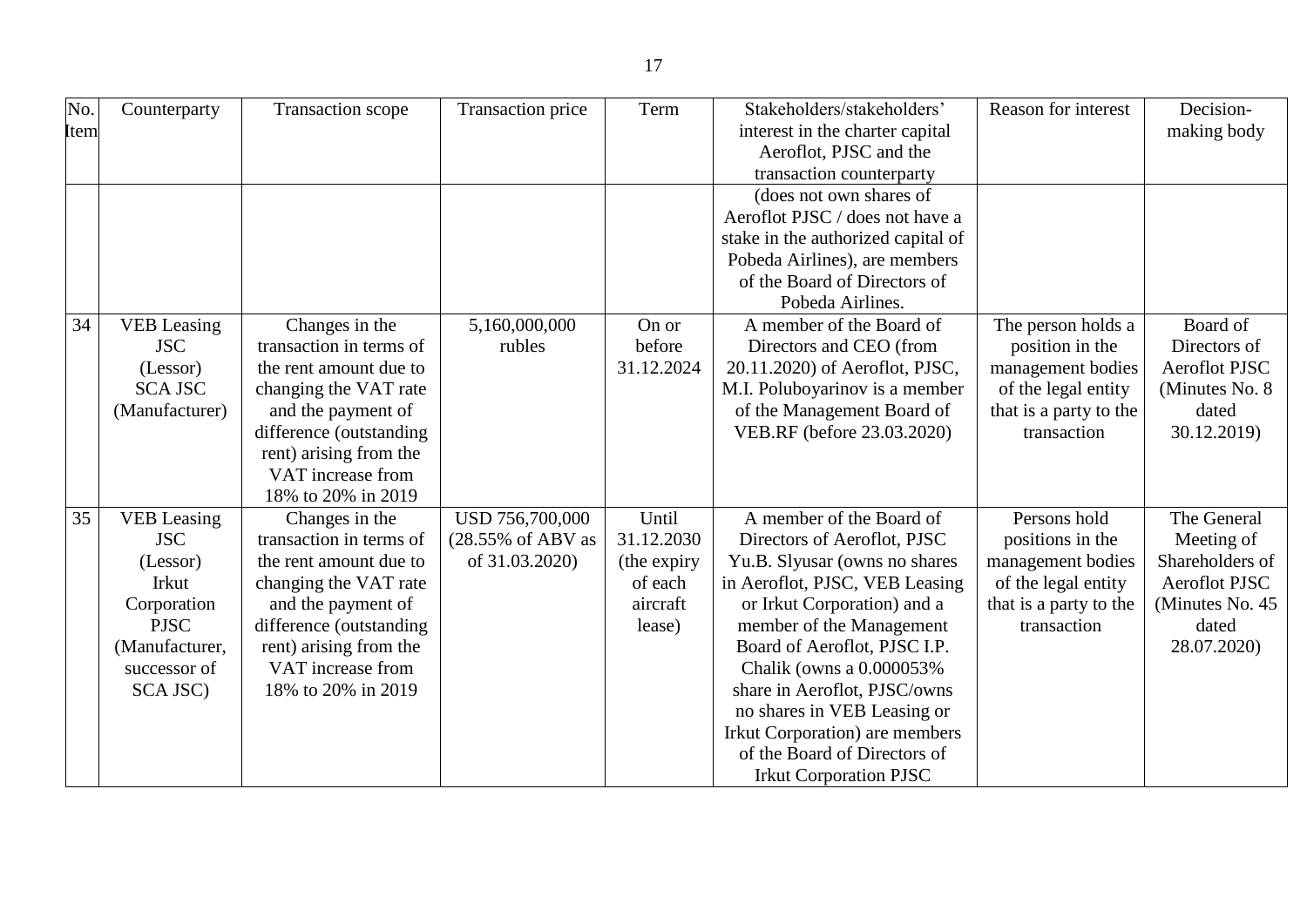| No.         | Counterparty       | Transaction scope         | Transaction price  | Term         | Stakeholders/stakeholders'       | Reason for interest    | Decision-            |
|-------------|--------------------|---------------------------|--------------------|--------------|----------------------------------|------------------------|----------------------|
| <b>Item</b> |                    |                           |                    |              | interest in the charter capital  |                        | making body          |
|             |                    |                           |                    |              | Aeroflot, PJSC and the           |                        |                      |
|             |                    |                           |                    |              | transaction counterparty         |                        |                      |
| 36          | <b>PSB</b>         | Lease of five $(5)$ new   | USD 260,500,000    | Up to $12$   | A member of the Board of         |                        | Board of             |
|             | <b>AVIAPROFI</b>   | regional jet aircraft of  | (8.99% of ABV as   | years from   | Directors of Aeroflot, PJSC      | Persons hold           | Directors of         |
|             | <b>ZING LLC</b>    | Sukhoi Superjet 100       | of 30.09.2019)     | the delivery | Yu.B. Slyusar (owns no shares    | positions in the       | <b>Aeroflot PJSC</b> |
|             | (Lessor)           | (modifications)           |                    | of each      | in Aeroflot, PJSC, VEB Leasing   | management bodies      | (Minutes No. 6       |
|             | <b>Irkut</b>       | RRJ95B), series 95191,    |                    | aircraft for | or Irkut Corporation or PSB      | of the legal entity    | dated                |
|             | Corporation        | 95192, 95193, 95194,      |                    | lease by     | AVIAPROFI ZING LLC) and a        | that is a party to the | 28.11.2019)          |
|             | <b>PJSC</b>        | and 95195                 |                    | Aeroflot     | member of the Management         | transaction            |                      |
|             | (Manufacturer,     |                           |                    | <b>PJSC</b>  | Board of Aeroflot, PJSC I.P.     |                        |                      |
|             | successor of       |                           |                    |              | Chalik (owns a 0,000053%         |                        |                      |
|             | SCA JSC)           |                           |                    |              | share in Aeroflot, PJSC/owns     |                        |                      |
|             |                    |                           |                    |              | no shares in VEB Leasing or      |                        |                      |
|             |                    |                           |                    |              | <b>Irkut Corporation or PSB</b>  |                        |                      |
|             |                    |                           |                    |              | <b>AVIAPROFI ZING LLC)</b> are   |                        |                      |
|             |                    |                           |                    |              | members of the Board of          |                        |                      |
|             |                    |                           |                    |              | Directors of Irkut Corporation   |                        |                      |
|             |                    |                           |                    |              | <b>PJSC</b>                      |                        |                      |
| 37          | Rossiya            | Sublease of seventeen     | 2,071,507,962      | Up to and    | Aeroflot, PJSC owns 74.9% of     | The person holds a     | Board of             |
|             | Airlines, JSC      | (17) RRJ95B Series        | rubles             | including    | shares Rossiya Airlines JSC      | position in the        | Directors of         |
|             | (Sublessee)        | 95074, 95076, 95079,      |                    | 31.08.2021   |                                  | management bodies      | Aeroflot PJSC        |
|             |                    | 95103, 95082, 95084,      |                    |              | A.Yu. Chikhanchin, a member of   | of the legal entity    | (Minutes No. 9)      |
|             |                    | 95099, 95094, 95088,      |                    |              | the Management Board of Aeroflot | that is a party to the | dated                |
|             |                    | 95101, 95107, 95090,      |                    |              | PJSC, who is a member of the     | transaction            | 17.12.2020)          |
|             |                    | 95089, 95091, 95097,      |                    |              | Board of Directors of Rossiya    |                        |                      |
|             |                    | 95100, and 95098          |                    |              | Airlines JSC                     | Rossiya Airlines JSC   |                      |
|             |                    |                           |                    |              |                                  | is under control of    |                      |
|             |                    |                           |                    |              |                                  | Aeroflot, PJSC         |                      |
| 38          | <b>PSB</b>         | Assignment to Aeroflot,   | <b>RUB</b>         | Up to        | Aeroflot, PJSC owns 74.9% of     | The person holds a     | Board of             |
|             | <b>AVIAPROFLEA</b> | PJSC in Rossiya           | 20,451,950,017     | 31.12.2020   | shares Rossiya Airlines JSC      | position in the        | Directors of         |
|             | <b>SING LLC</b>    | Airlines, JSC full rights | $(9.9\%$ ABV as of |              |                                  | management bodies      | <b>Aeroflot PJSC</b> |
|             | (Lessor)           | and obligations under     | 30.09.2020)        |              |                                  | of the legal entity    | (Minutes No. 9)      |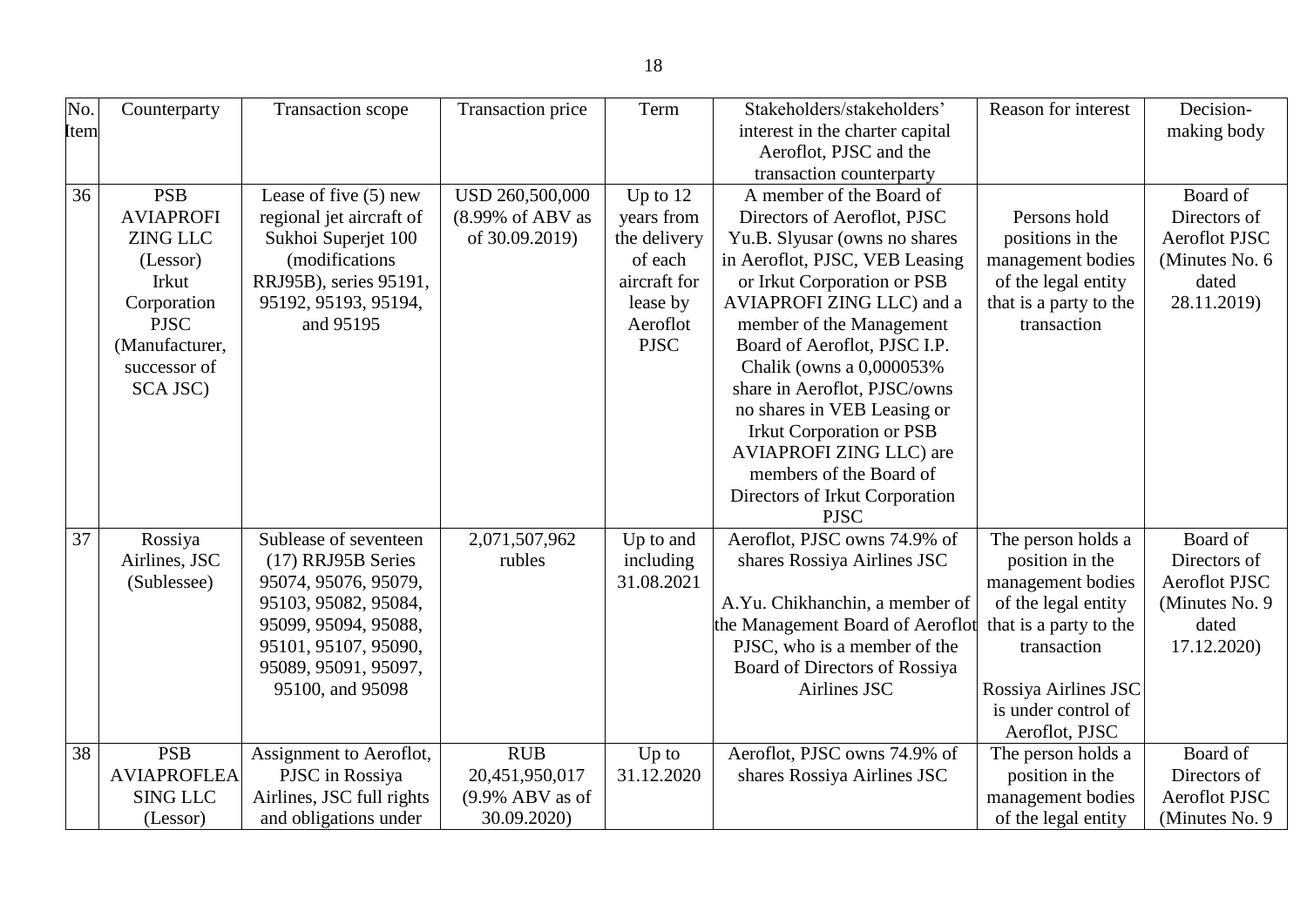| No.  | Counterparty      | Transaction scope       | Transaction price | Term       | Stakeholders/stakeholders'        | Reason for interest    | Decision-          |
|------|-------------------|-------------------------|-------------------|------------|-----------------------------------|------------------------|--------------------|
| Item |                   |                         |                   |            | interest in the charter capital   |                        | making body        |
|      |                   |                         |                   |            | Aeroflot, PJSC and the            |                        |                    |
|      |                   |                         |                   |            | transaction counterparty          |                        |                    |
|      | Rossiya Airlines, | the lease of five $(5)$ |                   |            | Member of the Management Board    | that is a party to the | dated              |
|      | <b>JSC</b>        | Sukhoi SuperJet 100     |                   |            | of Aeroflot PJSC A.Yu.            | transaction            | 17.12.2020)        |
|      | (New Lessee)      | (RRJ-95B) series        |                   |            | Chikhanchin (owns no shares in    |                        |                    |
|      |                   | 95191, 95192, 95193,    |                   |            | Aeroflot PJSC / owns no shares in | Rossiya Airlines JSC   |                    |
|      |                   | 95194, and 95195 with   |                   |            | Rossiya Airlines JSC/PSB          | is under control of    |                    |
|      |                   | <b>PSB</b>              |                   |            | AVIAPROFLEASING LLC), a           | Aeroflot, PJSC         |                    |
|      |                   | <b>AVIAPROFLEASING</b>  |                   |            | member of the Board of Directors  |                        |                    |
|      |                   |                         |                   |            | of Rossiya Airlines JSC Rossiya   |                        |                    |
|      |                   |                         |                   |            | Airlines JSC                      |                        |                    |
| 39   | Irkut             | Renewal of the RRJ-     | 96,000,000.00     | From       | Yu.B. Slyusar, a member of the    | Persons hold           | Does not require   |
|      | Corporation       | 95B maintenance         | rubles (including | 01.01.2020 | Board of Directors of Aeroflot    | positions in the       | approval in        |
|      | <b>PJSC</b>       | agreement               | VAT)              | to         | PJSC, and I.P. Chalik, a          | management bodies      | accordance with    |
|      | (Contractor)      |                         |                   | 30.06.2020 | member of the Management          | of the legal entity    | paragraph 12,      |
|      |                   |                         |                   |            | Board of Aeroflot PJSC, are       | that is a party to the | Clause 2, Article  |
|      |                   |                         |                   |            | members of the Board of           | transaction            | 81 of the          |
|      |                   |                         |                   |            | Directors of Irkut Corporation    |                        | <b>Federal Law</b> |
|      |                   |                         |                   |            | PJSC Irkut Corporation PJSC       |                        | "On Joint Stock    |
|      |                   |                         |                   |            |                                   |                        | Companies"         |
|      |                   |                         |                   |            |                                   |                        | No. 208-FZ         |
|      |                   |                         |                   |            |                                   |                        | dated              |
|      |                   |                         |                   |            |                                   |                        | 26.12.1995         |
| 40   | Irkut             | Renewal of the RRJ-     | 42,000,000.00     | From       | Yu.B. Slyusar, a member of the    | Persons hold           | Does not require   |
|      | Corporation       | 95B maintenance         | rubles (including | 01.07.2020 | Board of Directors of Aeroflot    | positions in the       | approval in        |
|      | <b>PJSC</b>       | agreement               | VAT)              | to         | PJSC, and I.P. Chalik, a          | management bodies      | accordance with    |
|      | (Contractor)      |                         |                   | 31.12.2020 | member of the Management          | of the legal entity    | paragraph 12,      |
|      |                   |                         |                   |            | Board of Aeroflot PJSC, are       | that is a party to the | Clause 2, Article  |
|      |                   |                         |                   |            | members of the Board of           | transaction            | 81 of the          |
|      |                   |                         |                   |            | Directors of Irkut Corporation    |                        | Federal Law        |
|      |                   |                         |                   |            | PJSC Irkut Corporation PJSC       |                        | "On Joint Stock    |
|      |                   |                         |                   |            | <b>Irkut Corporation PJSC</b>     |                        | Companies"         |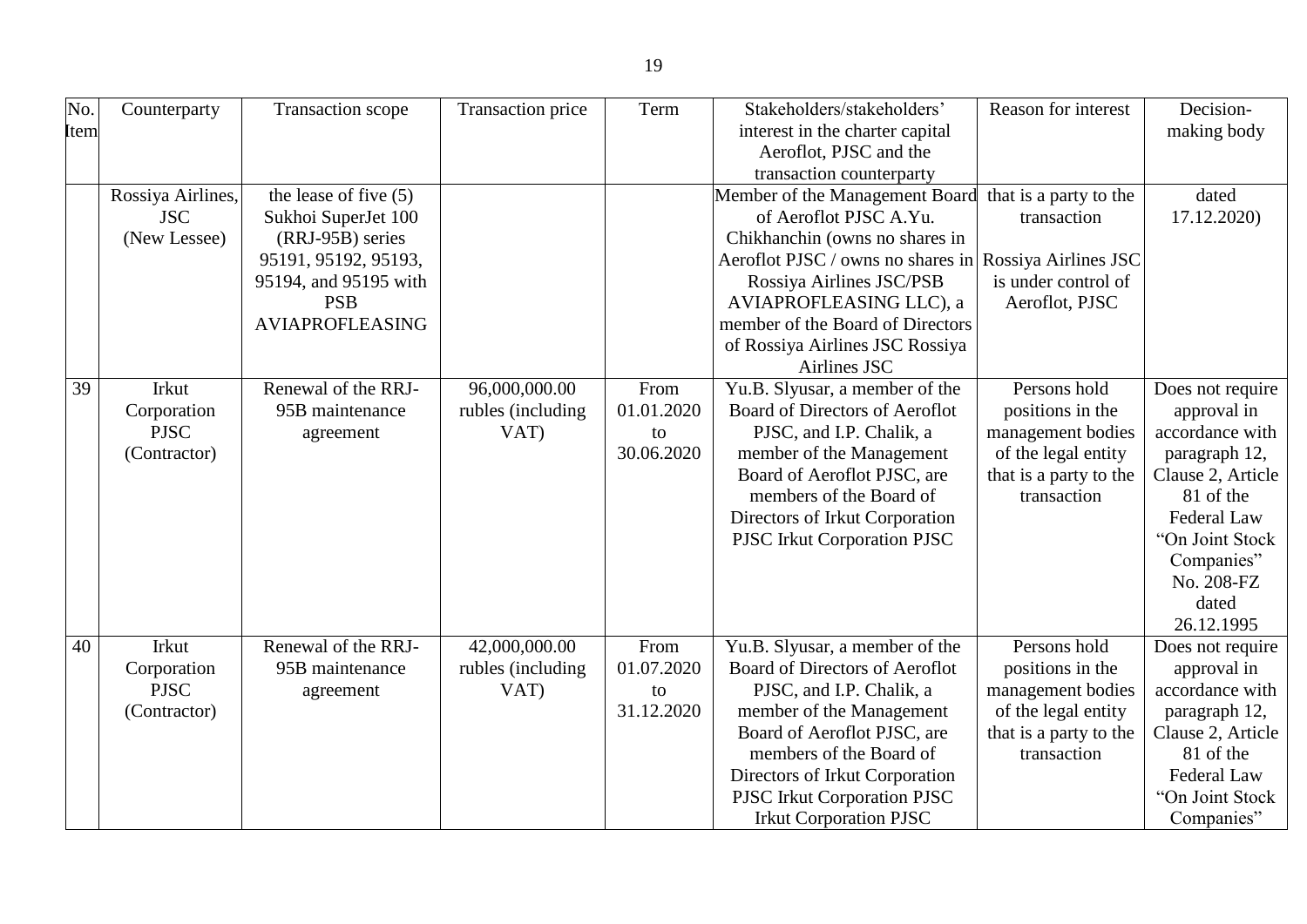| No.<br>Item | Counterparty                                        | Transaction scope                                                                | Transaction price                              | Term                                   | Stakeholders/stakeholders'<br>interest in the charter capital<br>Aeroflot, PJSC and the<br>transaction counterparty                                                                                                                                                                  | Reason for interest                                                                                                        | Decision-<br>making body                                                                                                                                     |
|-------------|-----------------------------------------------------|----------------------------------------------------------------------------------|------------------------------------------------|----------------------------------------|--------------------------------------------------------------------------------------------------------------------------------------------------------------------------------------------------------------------------------------------------------------------------------------|----------------------------------------------------------------------------------------------------------------------------|--------------------------------------------------------------------------------------------------------------------------------------------------------------|
|             |                                                     |                                                                                  |                                                |                                        |                                                                                                                                                                                                                                                                                      |                                                                                                                            | No. 208-FZ<br>dated<br>26.12.1995                                                                                                                            |
| 41          | Irkut<br>Corporation<br><b>PJSC</b><br>(Contractor) | Renewal of the<br>AFLSSJ-001 service<br>agreement                                | <b>USD</b><br>11,842,540.00<br>(including VAT) | From<br>17.12.2019<br>to<br>15.06.2020 | Yu.B. Slyusar, a member of the<br>Board of Directors of Aeroflot<br>PJSC, and I.P. Chalik, a<br>member of the Management<br>Board of Aeroflot PJSC, are<br>members of the Board of<br>Directors of Irkut Corporation<br>PJSC Irkut Corporation PJSC<br><b>Irkut Corporation PJSC</b> | Persons hold<br>positions in the<br>management bodies<br>of the legal entity<br>that is a party to the<br>transaction      | Board of<br>Directors of<br><b>Aeroflot PJSC</b><br>(Minutes No. 9)<br>dated<br>01.03.2012                                                                   |
| 42          | Irkut<br>Corporation<br><b>PJSC</b><br>(Contractor) | Renewal of the<br>AFLSSJ-001 service<br>agreement                                | USD 9,193,020.48<br>(including VAT)            | From<br>16.06.2020<br>to<br>20.01.2021 | Yu.B. Slyusar, a member of the<br>Board of Directors of Aeroflot<br>PJSC, and I.P. Chalik, a<br>member of the Management<br>Board of Aeroflot PJSC, are<br>members of the Board of<br>Directors of Irkut Corporation<br>PJSC Irkut Corporation PJSC<br><b>Irkut Corporation PJSC</b> | Persons hold<br>positions in the<br>management bodies<br>of the legal entity<br>that is a party to the<br>transaction      | Board of<br>Directors of<br><b>Aeroflot PJSC</b><br>(Minutes No. 9)<br>dated<br>01.03.2012                                                                   |
| 43          | Rossiya Airlines<br><b>JSC</b><br>(Customer)        | Aircraft maintenance<br>and operation services<br>in the Sheremetyevo<br>Airport | Max. 20,000,000<br>rubles                      | From<br>01.04.2020<br>to<br>31.12.2023 | Aeroflot, PJSC owns 74.9% of<br>shares<br>Rossiya Airlines JSC<br>A.Yu. Chikhanchin, a member of<br>the Management Board of Aeroflot<br>PJSC, who is a member of the<br>Board of Directors of Rossiya<br>Airlines JSC                                                                | The person holds a<br>position in the<br>management bodies<br>of the legal entity<br>that is a party to the<br>transaction | Does not require<br>approval in<br>accordance with<br>paragraph 12,<br>Clause 2, Article<br>81 of the<br><b>Federal Law</b><br>"On Joint Stock<br>Companies" |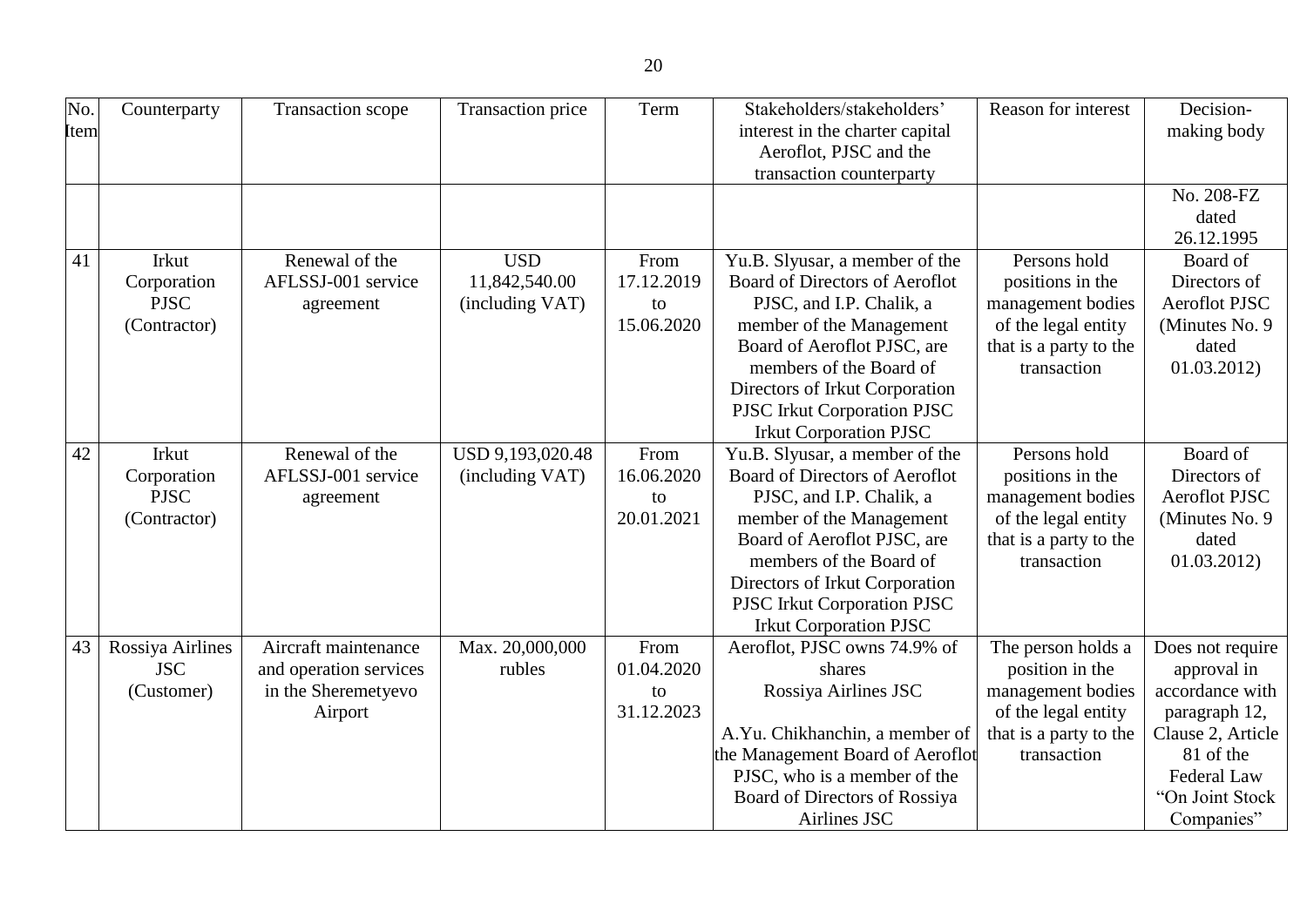| No.  | Counterparty     | Transaction scope        | Transaction price | Term       | Stakeholders/stakeholders'       | Reason for interest    | Decision-          |
|------|------------------|--------------------------|-------------------|------------|----------------------------------|------------------------|--------------------|
| Item |                  |                          |                   |            | interest in the charter capital  |                        | making body        |
|      |                  |                          |                   |            | Aeroflot, PJSC and the           |                        |                    |
|      |                  |                          |                   |            | transaction counterparty         | Rossiya Airlines JSC   | No. 208-FZ         |
|      |                  |                          |                   |            |                                  | is under control of    | dated              |
|      |                  |                          |                   |            |                                  | Aeroflot, PJSC         | 26.12.1995         |
| 44   | Rossiya Airlines | Maintenance and repair   | Max. 20,000,000   | From       | Aeroflot, PJSC owns 74.9% of     | The person holds a     | Does not require   |
|      | <b>JSC</b>       | of RRJ-95 components     | rubles            | 30.12.2020 | shares Rossiya Airlines JSC      | position in the        | approval in        |
|      | (Customer)       |                          |                   | to         |                                  | management bodies      | accordance with    |
|      |                  |                          |                   | 31.12.2023 | A.Yu. Chikhanchin, a member of   | of the legal entity    | paragraph 12,      |
|      |                  |                          |                   |            | the Management Board of Aeroflot | that is a party to the | Clause 2, Article  |
|      |                  |                          |                   |            | PJSC, who is a member of the     | transaction            | 81 of the          |
|      |                  |                          |                   |            | Board of Directors of Rossiya    |                        | Federal Law        |
|      |                  |                          |                   |            | Airlines JSC                     | Rossiya Airlines JSC   | "On Joint Stock    |
|      |                  |                          |                   |            |                                  | is under control of    | Companies"         |
|      |                  |                          |                   |            |                                  | Aeroflot, PJSC         | No. 208-FZ         |
|      |                  |                          |                   |            |                                  |                        | dated              |
|      |                  |                          |                   |            |                                  |                        | 26.12.1995         |
| 45   | Rossiya Airlines | RRJ-95 flight            | Max. 20,000,000   | From       | Aeroflot, PJSC owns 74.9% of     | The person holds a     | Does not require   |
|      | <b>JSC</b>       | information processing   | rubles            | 06.11.2020 | shares Rossiya Airlines JSC      | position in the        | approval in        |
|      | (Customer)       |                          |                   | to         |                                  | management bodies      | accordance with    |
|      |                  |                          |                   | 31.12.2021 | A.Yu. Chikhanchin, a member of   | of the legal entity    | paragraph 12,      |
|      |                  |                          |                   |            | the Management Board of Aeroflot | that is a party to the | Clause 2, Article  |
|      |                  |                          |                   |            | PJSC, who is a member of the     | transaction            | 81 of the          |
|      |                  |                          |                   |            | Board of Directors of Rossiya    |                        | <b>Federal Law</b> |
|      |                  |                          |                   |            | Airlines JSC.                    | Rossiya Airlines JSC   | "On Joint Stock    |
|      |                  |                          |                   |            |                                  | is under control of    | Companies"         |
|      |                  |                          |                   |            |                                  | Aeroflot, PJSC         | No. 208-FZ         |
|      |                  |                          |                   |            |                                  |                        | dated              |
|      |                  |                          |                   |            |                                  |                        | 26.12.1995         |
| 46   | Rossiya Airlines | Providing ground         | Max. 2,500,000    | From       | Aeroflot, PJSC owns 74.9% of     | The person holds a     | Does not require   |
|      | <b>JSC</b>       | services to the aircraft | rubles            | 29.12.2020 | shares Rossiya Airlines JSC      | position in the        | approval in        |
|      | (Customer)       |                          |                   |            |                                  | management bodies      | accordance with    |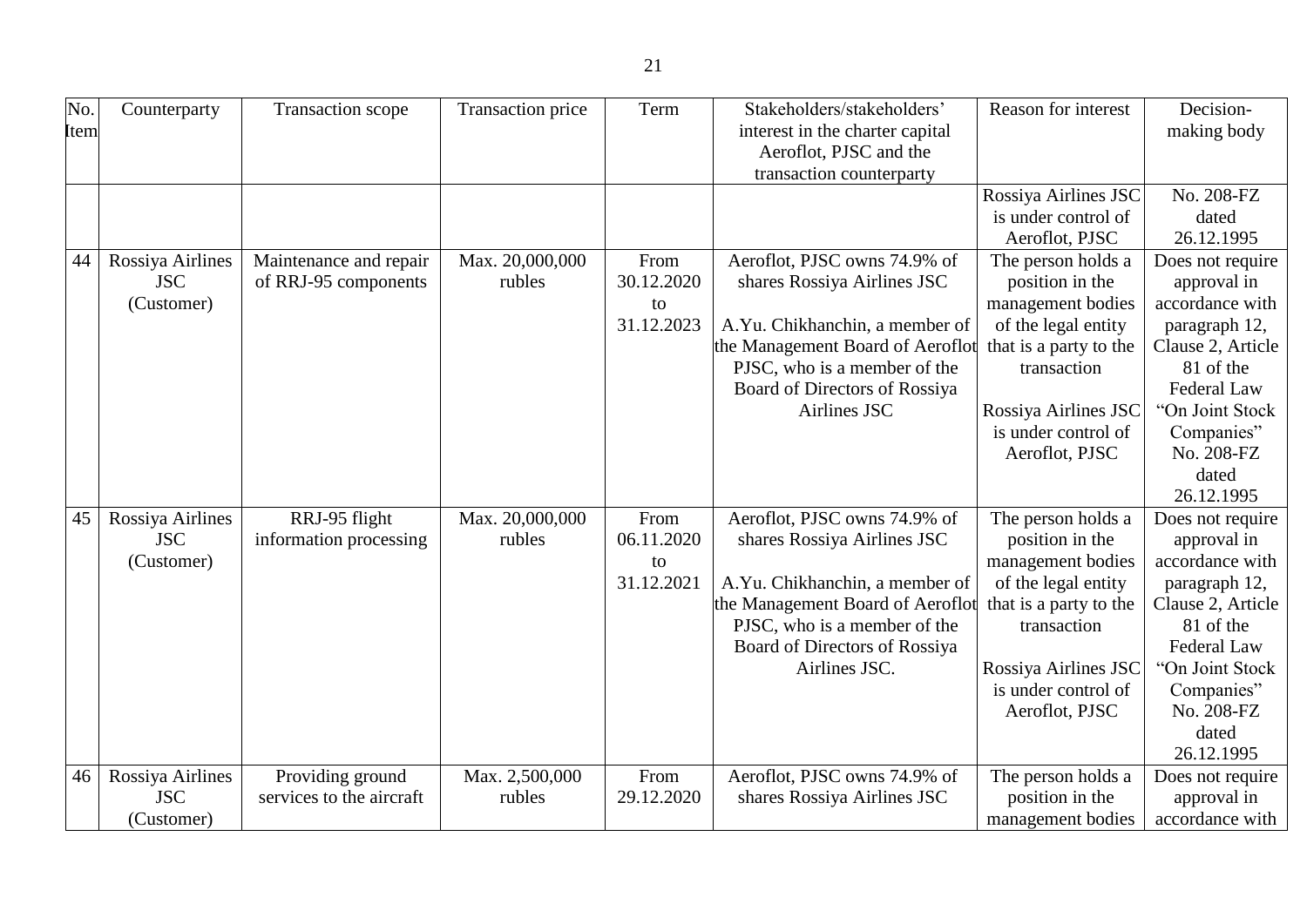| No.  | Counterparty     | Transaction scope        | Transaction price | Term       | Stakeholders/stakeholders'       | Reason for interest    | Decision-          |
|------|------------------|--------------------------|-------------------|------------|----------------------------------|------------------------|--------------------|
| Item |                  |                          |                   |            | interest in the charter capital  |                        | making body        |
|      |                  |                          |                   |            | Aeroflot, PJSC and the           |                        |                    |
|      |                  |                          |                   |            | transaction counterparty         |                        |                    |
|      |                  | at the airport of        |                   | to         | A.Yu. Chikhanchin, a member of   | of the legal entity    | paragraph 12,      |
|      |                  | Kaliningrad              |                   | 31.12.2024 | the Management Board of Aeroflot | that is a party to the | Clause 2, Article  |
|      |                  |                          |                   |            | PJSC, who is a member of the     | transaction            | 81 of the          |
|      |                  |                          |                   |            | Board of Directors of Rossiya    |                        | Federal Law        |
|      |                  |                          |                   |            | Airlines JSC                     | Rossiya Airlines JSC   | "On Joint Stock    |
|      |                  |                          |                   |            |                                  | is under control of    | Companies"         |
|      |                  |                          |                   |            |                                  | Aeroflot, PJSC         | No. 208-FZ         |
|      |                  |                          |                   |            |                                  |                        | dated              |
|      |                  |                          |                   |            |                                  |                        | 26.12.1995         |
| 47   | Rossiya Airlines | Providing ground         | Max. 20,000,000   | From       | Aeroflot, PJSC owns 74.9% of     | The person holds a     | Does not require   |
|      | <b>JSC</b>       | services to the aircraft | rubles            | 09.11.2020 | shares Rossiya Airlines JSC      | position in the        | approval in        |
|      | (Customer)       | at the airport of Sochi, |                   | to         |                                  | management bodies      | accordance with    |
|      |                  | Kazan and Ufa            |                   | 31.12.2022 | A.Yu. Chikhanchin, a member of   | of the legal entity    | paragraph 12,      |
|      |                  |                          |                   |            | the Management Board of Aeroflot | that is a party to the | Clause 2, Article  |
|      |                  |                          |                   |            | PJSC, who is a member of the     | transaction            | 81 of the          |
|      |                  |                          |                   |            | Board of Directors of Rossiya    |                        | <b>Federal Law</b> |
|      |                  |                          |                   |            | Airlines JSC                     | Rossiya Airlines JSC   | "On Joint Stock    |
|      |                  |                          |                   |            |                                  | is under control of    | Companies"         |
|      |                  |                          |                   |            |                                  | Aeroflot, PJSC         | No. 208-FZ         |
|      |                  |                          |                   |            |                                  |                        | dated              |
|      |                  |                          |                   |            |                                  |                        | 26.12.1995         |
| 48   | Rossiya Airlines | Providing ground         | Max. 20,000,000   | From       | Aeroflot, PJSC owns 74.9% of     | The person holds a     | Does not require   |
|      | <b>JSC</b>       | services to the aircraft | rubles            | 30.12.2020 | shares Rossiya Airlines JSC      | position in the        | approval in        |
|      | (Customer)       | at the airport of Kazan  |                   | to         |                                  | management bodies      | accordance with    |
|      |                  | and Ufa                  |                   | 31.12.2026 | A.Yu. Chikhanchin, a member of   | of the legal entity    | paragraph 12,      |
|      |                  |                          |                   |            | the Management Board of Aeroflot | that is a party to the | Clause 2, Article  |
|      |                  |                          |                   |            | PJSC, who is a member of the     | transaction            | 81 of the          |
|      |                  |                          |                   |            | Board of Directors of Rossiya    |                        | Federal Law        |
|      |                  |                          |                   |            | Airlines JSC                     |                        | "On Joint Stock    |
|      |                  |                          |                   |            |                                  |                        | Companies"         |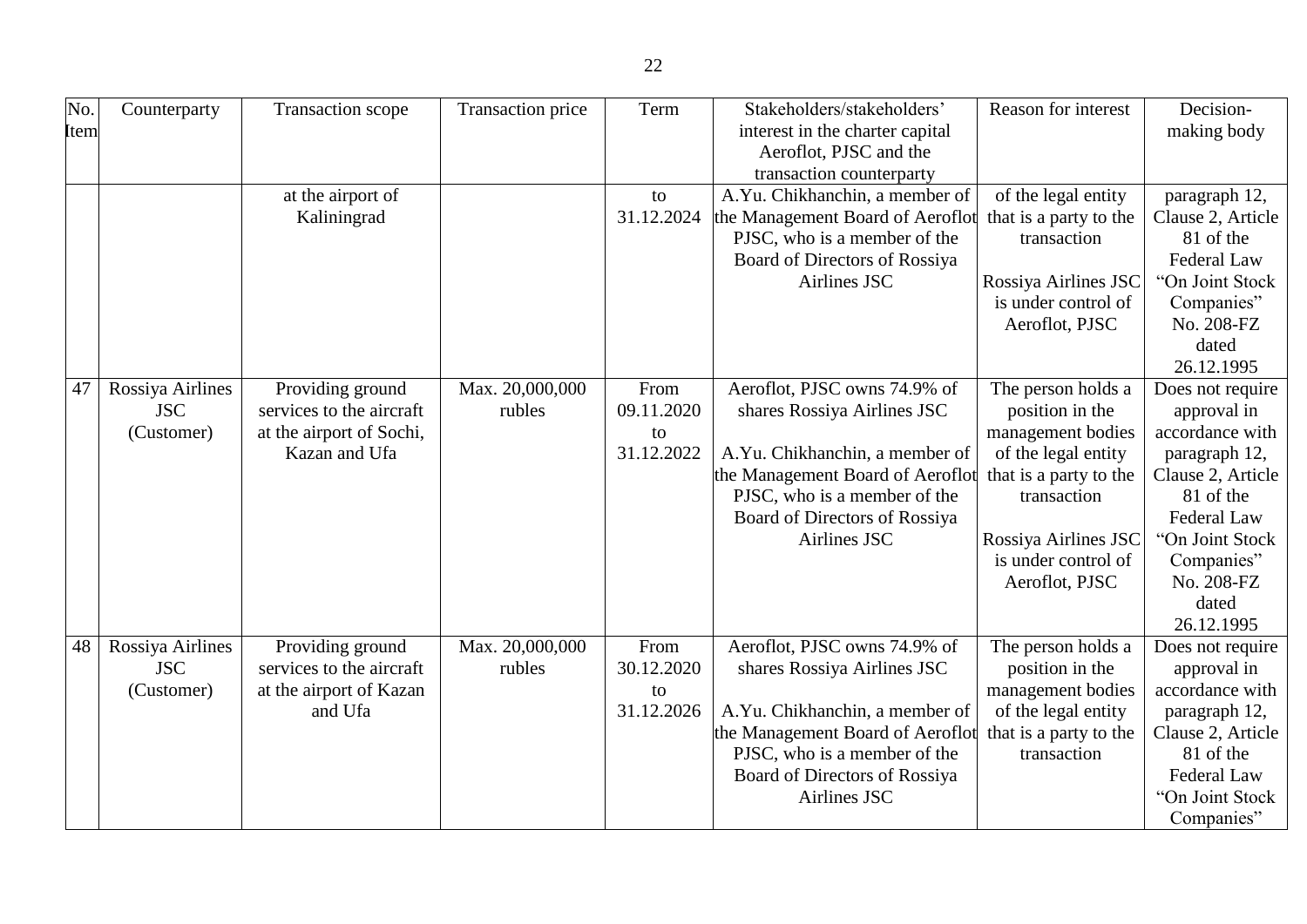| No.  | Counterparty | Transaction scope       | Transaction price | Term       | Stakeholders/stakeholders'      | Reason for interest    | Decision-         |
|------|--------------|-------------------------|-------------------|------------|---------------------------------|------------------------|-------------------|
| Item |              |                         |                   |            | interest in the charter capital |                        | making body       |
|      |              |                         |                   |            | Aeroflot, PJSC and the          |                        |                   |
|      |              |                         |                   |            | transaction counterparty        |                        |                   |
|      |              |                         |                   |            |                                 | Rossiya Airlines JSC   | No. 208-FZ        |
|      |              |                         |                   |            |                                 | is under control of    | dated             |
|      |              |                         |                   |            |                                 | Aeroflot, PJSC         | 26.12.1995        |
| 49   | A-Technics   | Property lease          | Does not exceed   | From       | Aeroflot PJSC has indirect      | Persons hold           | Does not require  |
|      | <b>LLC</b>   |                         | 76,000,000 rubles | 30.12.2020 | control of A-Tekhniks LLC       | positions in the       | approval in       |
|      | (Lessee)     |                         |                   | to         | (through Aeroflot-Finance)      | management bodies      | accordance with   |
|      |              |                         |                   | 31.12.2021 |                                 | of the legal entity    | paragraph 12,     |
|      |              |                         |                   |            | V.N. Antonov and I.V.           | that is a party to the | Clause 2, Article |
|      |              |                         |                   |            | Parakhin, members of the        | transaction            | 81 of the Federal |
|      |              |                         |                   |            | Management Board of Aeroflot    |                        | Law "On Joint     |
|      |              |                         |                   |            | PJSC, are members of the        | A-Tekhniks LLC is      | <b>Stock</b>      |
|      |              |                         |                   |            | Board of Directors of A-        | under control of       | Companies"        |
|      |              |                         |                   |            | Tekhniks LLC;                   | Aeroflot, PJSC         | No. 208-FZ        |
|      |              |                         |                   |            |                                 |                        | dated 26.12.1995  |
|      |              |                         |                   |            | The controlling body of A-      |                        |                   |
|      |              |                         |                   |            | Tekhniks LLC Aeroflot PJSC is   |                        |                   |
|      |              |                         |                   |            | a party to the transaction      |                        |                   |
| 50   | A-Technics   | Provision of technical  | Does not exceed   | From       | Aeroflot PJSC has indirect      | Persons hold           | Does not require  |
|      | <b>LLC</b>   | assistance services for | 5,000,000 rubles  | 30.12.2020 | control of A-Tekhniks LLC       | positions in the       | approval in       |
|      | (Contractor) | aircraft maintenance    |                   | to         | (through Aeroflot-Finance)      | management bodies      | accordance with   |
|      |              |                         |                   | 31.12.2022 |                                 | of the legal entity    | paragraph 12,     |
|      |              |                         |                   |            | V.N. Antonov and I.V.           | that is a party to the | Clause 2, Article |
|      |              |                         |                   |            | Parakhin, members of the        | transaction            | 81 of the Federal |
|      |              |                         |                   |            | Management Board of Aeroflot    |                        | Law "On Joint     |
|      |              |                         |                   |            | PJSC, are members of the        | A-Tekhniks LLC is      | <b>Stock</b>      |
|      |              |                         |                   |            | Board of Directors of A-        | under control of       | Companies"        |
|      |              |                         |                   |            | Tekhniks LLC;                   | Aeroflot, PJSC         | No. 208-FZ        |
|      |              |                         |                   |            |                                 |                        | dated 26.12.1995  |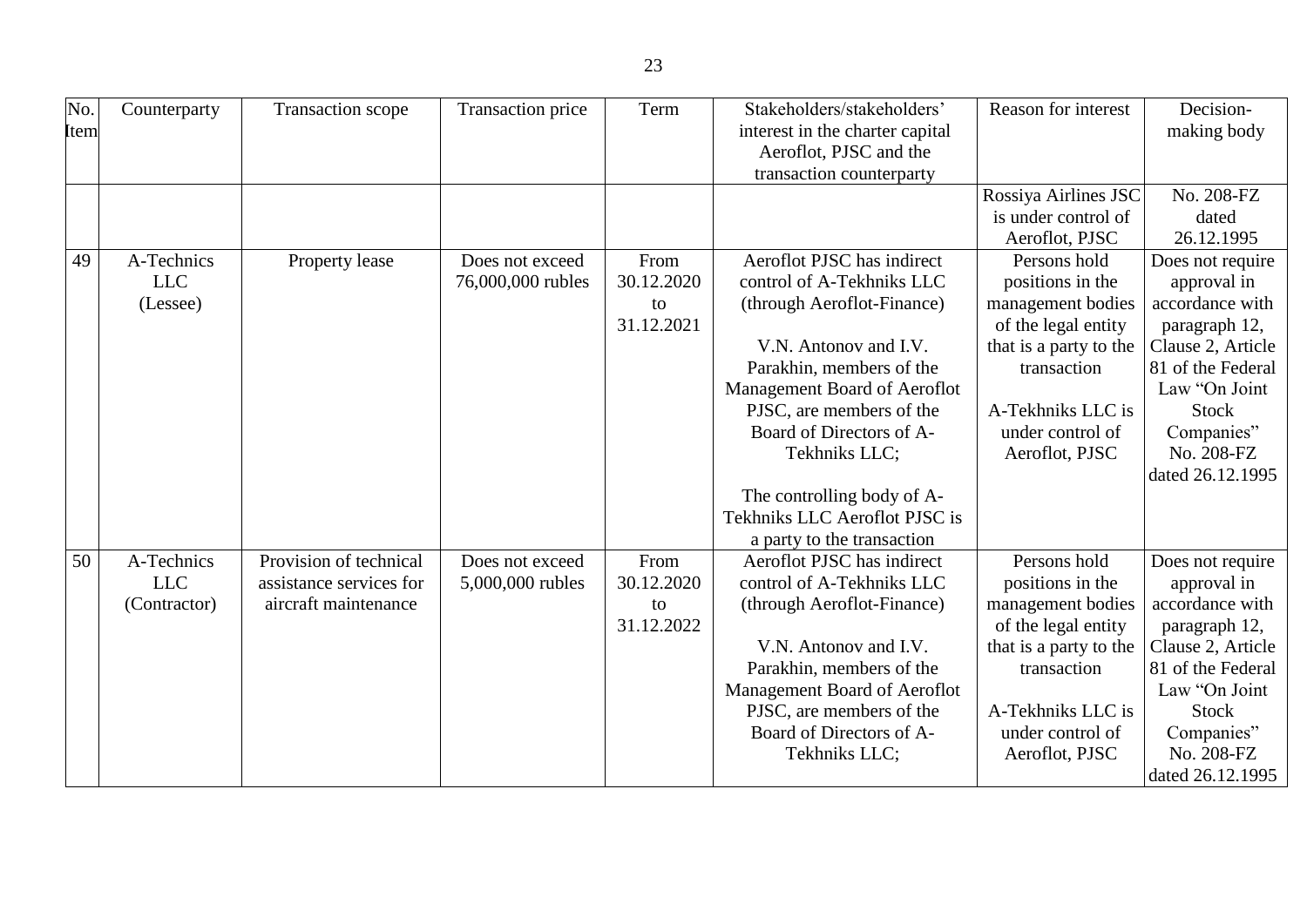| No.<br>Item | Counterparty                                                 | Transaction scope                                                                                                                                                                                                                                                                | Transaction price                                                                                                                                                      | Term                                   | Stakeholders/stakeholders'<br>interest in the charter capital<br>Aeroflot, PJSC and the<br>transaction counterparty                                                                                                                                                                                                                                                                                                                           | Reason for interest                                                                                                                                                                             | Decision-<br>making body                                                                                                                                                                   |
|-------------|--------------------------------------------------------------|----------------------------------------------------------------------------------------------------------------------------------------------------------------------------------------------------------------------------------------------------------------------------------|------------------------------------------------------------------------------------------------------------------------------------------------------------------------|----------------------------------------|-----------------------------------------------------------------------------------------------------------------------------------------------------------------------------------------------------------------------------------------------------------------------------------------------------------------------------------------------------------------------------------------------------------------------------------------------|-------------------------------------------------------------------------------------------------------------------------------------------------------------------------------------------------|--------------------------------------------------------------------------------------------------------------------------------------------------------------------------------------------|
|             |                                                              |                                                                                                                                                                                                                                                                                  |                                                                                                                                                                        |                                        | The controlling body of A-<br>Tekhniks LLC Aeroflot PJSC is<br>a party to the transaction                                                                                                                                                                                                                                                                                                                                                     |                                                                                                                                                                                                 |                                                                                                                                                                                            |
| 51          | Sherotel JSC<br>(Contractor)                                 | Accommodation<br>services to passengers<br>in emergency                                                                                                                                                                                                                          | <b>RUB</b><br>93,729,817.20 with<br><b>VAT</b>                                                                                                                         | From<br>01.01.2020<br>to<br>31.12.2020 | Aeroflot, PJSC owns 100% of<br>shares in the charter capital of<br>Sherotel JSC                                                                                                                                                                                                                                                                                                                                                               | Sherotel JSC is<br>under control of<br>Aeroflot, PJSC                                                                                                                                           | Does not require<br>approval in<br>accordance with<br>paragraph 12,<br>Clause 2, Article<br>81 of the<br>Federal Law<br>"On Joint Stock<br>Companies"<br>No. 208-FZ<br>dated<br>26.12.1995 |
| 52          | Pobeda Airlines<br><b>LLC</b><br>(Principal/<br>Beneficiary) | The Agent performs<br>legal and any other<br>activities on its behalf<br>and at the Principal's<br>expense as may be<br>required for aircraft<br>support (including<br>fueling) upon the<br>Principal's request for<br>air transportation across<br>Russia and foreign<br>states | 0.8% of the price<br>of aviation fuels<br>procured by the<br>Agent and<br>delivered to the<br>Principal (without<br>VAT) for each<br>fueling month until<br>31.12.2021 | From<br>26.10.2020<br>to<br>31.12.2021 | Aeroflot, PJSC owns 100% of<br>shares in the charter capital<br>Pobeda Airlines LLC<br>V.G. Saveliev, the Chair of the<br>Board of Directors of Aeroflot<br>PJSC (owns no shares in<br>Aeroflot PJSC/Pobeda Airlines<br>LLC), V.N. Antonov, a member<br>of the Management Board of<br>Aeroflot, PJSC (owns a<br>0.000193% share in Aeroflot,<br>PJSC and no share in Pobeda<br>Airlines LLC Board of Aeroflot,<br>PJSC (owns 0.0000001% share | Persons hold<br>positions in the<br>management bodies<br>of the legal entity<br>that is a party to the<br>transaction<br>Pobeda Airlines<br>JSC is under<br>control of Aeroflot,<br><b>PJSC</b> | Approved                                                                                                                                                                                   |